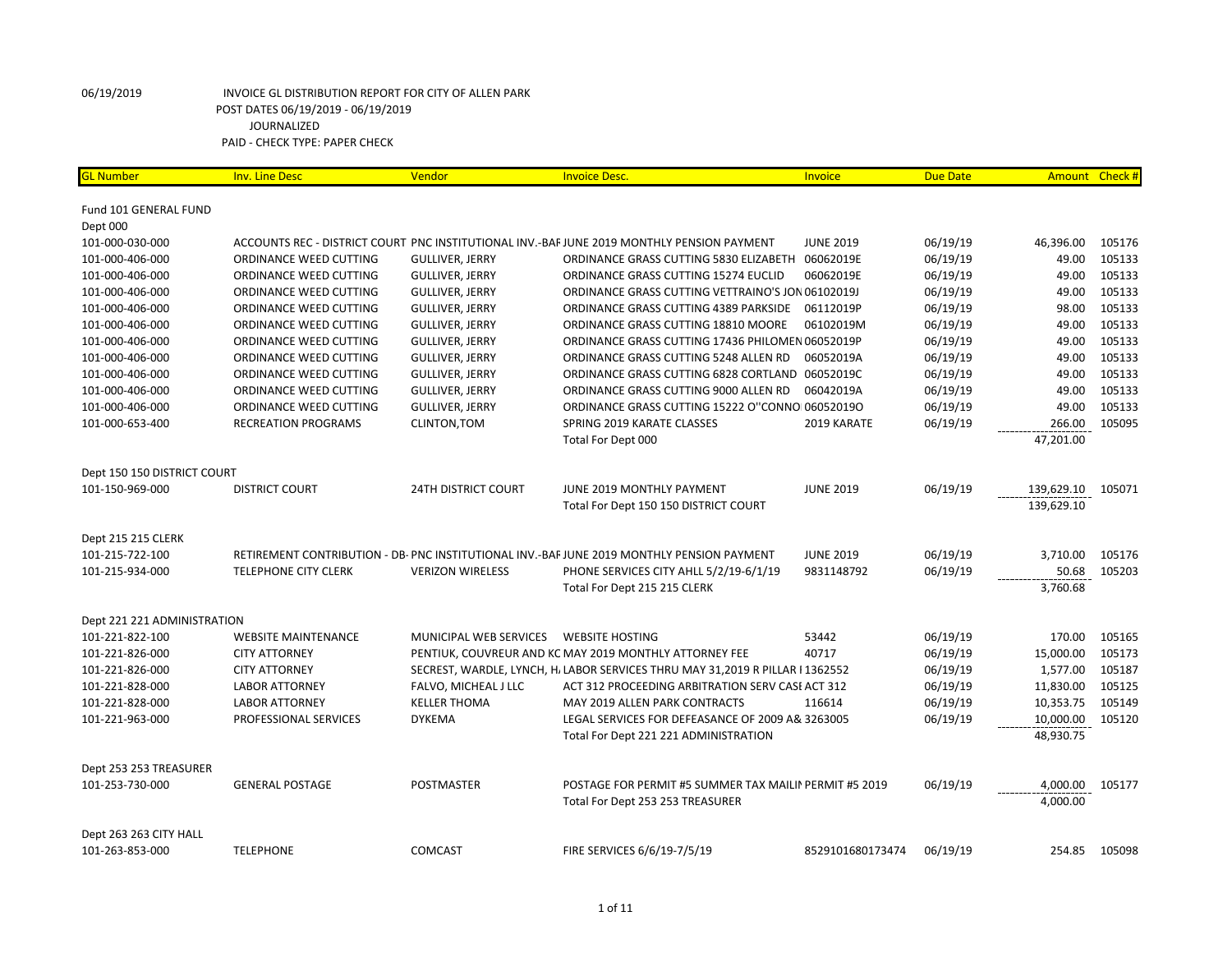| <b>GL Number</b>               | <b>Inv. Line Desc</b>                          | Vendor                                            | <b>Invoice Desc.</b>                                                                       | Invoice          | <b>Due Date</b> | Amount     | Check # |
|--------------------------------|------------------------------------------------|---------------------------------------------------|--------------------------------------------------------------------------------------------|------------------|-----------------|------------|---------|
| 101-263-920-000                | UTILITIES - 15915 SOUTHFIELD- BG CONSTELLATION |                                                   | MAY 2019 GAS SERVICES BG-302830                                                            | 2623235          | 06/19/19        | 58.72      | 105099  |
| 101-263-920-000                | UTILITIES-15915 SOUTHFIELD                     | <b>DTE ENERGY</b>                                 | ELECTRIC SERVICES 4/23/19-6/5/19                                                           | 06192019         | 06/19/19        | 6,596.39   | 105114  |
| 101-263-931-000                | <b>BUILDING MAINTENANCE 3835</b>               | GREAT LAKES ACE HARDWAR MAY 2019 PURCHASES        |                                                                                            | MAY 2019         | 06/19/19        | 365.81     | 105072  |
| 101-263-931-000                | <b>BUILDING MAINTENANCE</b>                    | <b>VETERANS CLEANING</b>                          | MAY 2019 CLEANING SERVICES DPW DEPT                                                        | 19-2605          | 06/19/19        | 600.00     | 105206  |
| 101-263-931-000                | <b>BUILDING MAINTENANCE</b>                    | <b>VETERANS CLEANING</b>                          | MAY 2019 CLEANING SERVICES CITY HALL                                                       | 19-1005          | 06/19/19        | 2,450.00   | 105206  |
|                                |                                                |                                                   | Total For Dept 263 263 CITY HALL                                                           |                  |                 | 10,325.77  |         |
| Dept 277 CABLE/IT              |                                                |                                                   |                                                                                            |                  |                 |            |         |
| 101-277-934-500                | <b>COMPUTER BREAK-FIX</b>                      |                                                   | EXPERT TECHNOLOGY SERVIC MAY 2019 DEDICATED TUESDAY IT SERVICES                            | 01971            | 06/19/19        | 2,680.00   | 105124  |
|                                |                                                |                                                   | Total For Dept 277 CABLE/IT                                                                |                  |                 | 2,680.00   |         |
| Dept 305 305 POLICE DEPARTMENT |                                                |                                                   |                                                                                            |                  |                 |            |         |
| 101-305-722-100                |                                                |                                                   | RETIREMENT CONTRIBUTION - DB- PNC INSTITUTIONAL INV.-BAF JUNE 2019 MONTHLY PENSION PAYMENT | <b>JUNE 2019</b> | 06/19/19        | 76,750.00  | 105176  |
| 101-305-728-000                | <b>OFFICE SUPPLIES</b>                         | <b>JAMES THORBURN</b>                             | REIMBURSEMENT EXPENSES RELATED TO TRAII REIMBURSEMENT                                      |                  | 06/19/19        | 50.15      | 105198  |
| 101-305-729-000                | K-9 SUPPLIES                                   | PET SUPPLIES PLUS                                 | <b>K-9 SUPPLIES</b>                                                                        | 34741            | 06/19/19        | 77.78      | 105174  |
| 101-305-729-000                | K-9 OPERATING COSTS                            |                                                   | SOUTHPOINTE VETERINARY VET SERVICES FOR PHANTOM                                            | 334355           | 06/19/19        | 155.50     | 105193  |
| 101-305-805-000                | <b>VEHICLE TOWING</b>                          | <b>CITY TOWING</b>                                | 75 VEHICLES TOWED, 12 PERSONAL 5/16/19-5/ 5/16-5/31/19                                     |                  | 06/19/19        | 12,295.00  | 105093  |
| 101-305-805-000                | <b>VEHICLE TOWING</b>                          | <b>CITY TOWING</b>                                | 61 VEHICLES TOWED, 14 PERSONAL 6/1/19-6/1 6/1/19-6/15/19                                   |                  | 06/19/19        | 9,830.00   | 105093  |
| 101-305-934-500                | <b>COMPUTER BREAK-FIX</b>                      | SOUTHERN MICHIGAN INFOR COMPUTER SERVICES         |                                                                                            | 3750             | 06/19/19        | 80.00      | 105192  |
| 101-305-939-000                | <b>VEHICLE MAINTENANCE</b>                     | CLASSIC AUTO WASH INC.                            | MAY 2019 CAR WASH SERVICES                                                                 | 1859             | 06/19/19        | 280.80     | 105094  |
| 101-305-939-000                | <b>VEHICLE MAINTENANCE</b>                     | <b>J'S CARWASH</b>                                | VEHICLE MNT FOR MARCH 2019-MAY 2019                                                        | 2180             | 06/19/19        | 240.00     | 105146  |
| 101-305-960-000                | <b>EDUCATION &amp; TRAINING</b>                | DOBBERTIN, JASON                                  | REIMBURSEMENT ON EXPENSES RELATED TO T REIMBURSEMENT                                       |                  | 06/19/19        | 22.97      | 105112  |
| 101-305-960-000                | <b>EDUCATION &amp; TRAINING</b>                | FRANCO, CHRISTOPHER                               | REIMBURSEMENT EXPENSES RELATED TO TRAII REIMBURSEMENT                                      |                  | 06/19/19        | 22.86      | 105126  |
| 101-305-961-000                | POL. TRAIN-ACT 302 ST. GRANT                   | <b>STATE OF MICHIGAN</b>                          | EDUCATIONAL SEMINAR FOR DET THORBURN 551-539558                                            |                  | 06/19/19        | 200.00     | 105086  |
| 101-305-961-000                | POL. TRAIN-ACT 302 ST. GRANT                   | TACTICAL ENCOUTER INC                             | EDUCATIONALSEMINAR FOR OFFICER WINGER 2019-55                                              |                  | 06/19/19        | 250.00     | 105196  |
|                                |                                                |                                                   | Total For Dept 305 305 POLICE DEPARTMENT                                                   |                  |                 | 100,255.06 |         |
| Dept 340 340 FIRE DEPARTMENT   |                                                |                                                   |                                                                                            |                  |                 |            |         |
| 101-340-722-100                |                                                |                                                   | RETIREMENT CONTRIBUTION - DB- PNC INSTITUTIONAL INV.-BAF JUNE 2019 MONTHLY PENSION PAYMENT | <b>JUNE 2019</b> | 06/19/19        | 57,757.00  | 105176  |
| 101-340-728-000                | <b>OFFICE SUPPLIES 3845</b>                    | GREAT LAKES ACE HARDWAR MAY 2019 PURCHASES        |                                                                                            | MAY 2019         | 06/19/19        | 5.69       | 105072  |
| 101-340-757-000                | OPERATING SUPPLIES 3861                        | <b>GREAT LAKES ACE HARDWAR MAY 2019 PURCHASES</b> |                                                                                            | MAY 2019         | 06/19/19        | 49.52      | 105072  |
| 101-340-757-000                | <b>OPERATING SUPPLIES</b>                      |                                                   | BAKER'S GAS & WELDING SUI MAY 2019 OXYGEN CYLINDER RENTAL FIRE DEI 09205455                |                  | 06/19/19        | 64.84      | 105084  |
| 101-340-757-000                | <b>OPERATING SUPPLIES</b>                      | LOWE'S                                            | MAY 2019 PURCHASES                                                                         | MAY 2019         | 06/19/19        | 155.52     | 105157  |
| 101-340-757-000                | <b>OPERATING SUPPLIES</b>                      | NETWORK SERVICES COMPAI OPERATING SUPPLIES        |                                                                                            | 6589385-00       | 06/19/19        | 189.48     | 105166  |
| 101-340-757-500                | <b>RESCUE SUPPLIES</b>                         | J & B MEDICAL SUPPLY, INC. RESCUE SUPPLIES        |                                                                                            | 5458613          | 06/19/19        | 47.40      | 105144  |
| 101-340-757-500                | <b>RESCUE SUPPLIES</b>                         | J & B MEDICAL SUPPLY, INC. RESCUE SUPPLIES        |                                                                                            | 5450496          | 06/19/19        | 13.56      | 105144  |
| 101-340-757-500                | <b>RESCUE SUPPLIES</b>                         | J & B MEDICAL SUPPLY, INC. RESCUE SUPPLIES        |                                                                                            | 5474045          | 06/19/19        | 124.30     | 105144  |
| 101-340-757-500                | <b>RESCUE SUPPLIES</b>                         | J & B MEDICAL SUPPLY, INC. RESCUE SUPPLIES        |                                                                                            | 5474044          | 06/19/19        | 60.39      | 105144  |
| 101-340-757-500                | <b>RESCUE SUPPLIES</b>                         | J & B MEDICAL SUPPLY, INC. RESCUE SUPPLIES        |                                                                                            | 5466402          | 06/19/19        | 22.32      | 105144  |
| 101-340-757-500                | <b>RESCUE SUPPLIES</b>                         | J & B MEDICAL SUPPLY, INC. RESCUE SUPPLIES        |                                                                                            | 5470261          | 06/19/19        | 441.54     | 105144  |
| 101-340-805-000                | AMBULANCE BILLING                              |                                                   | MICHIGAN DEPT OF HEALTH/ QUALITY ASSURANCE AMBULANCE ASSESSTME 491-362609                  |                  | 06/19/19        | 1,647.90   | 105159  |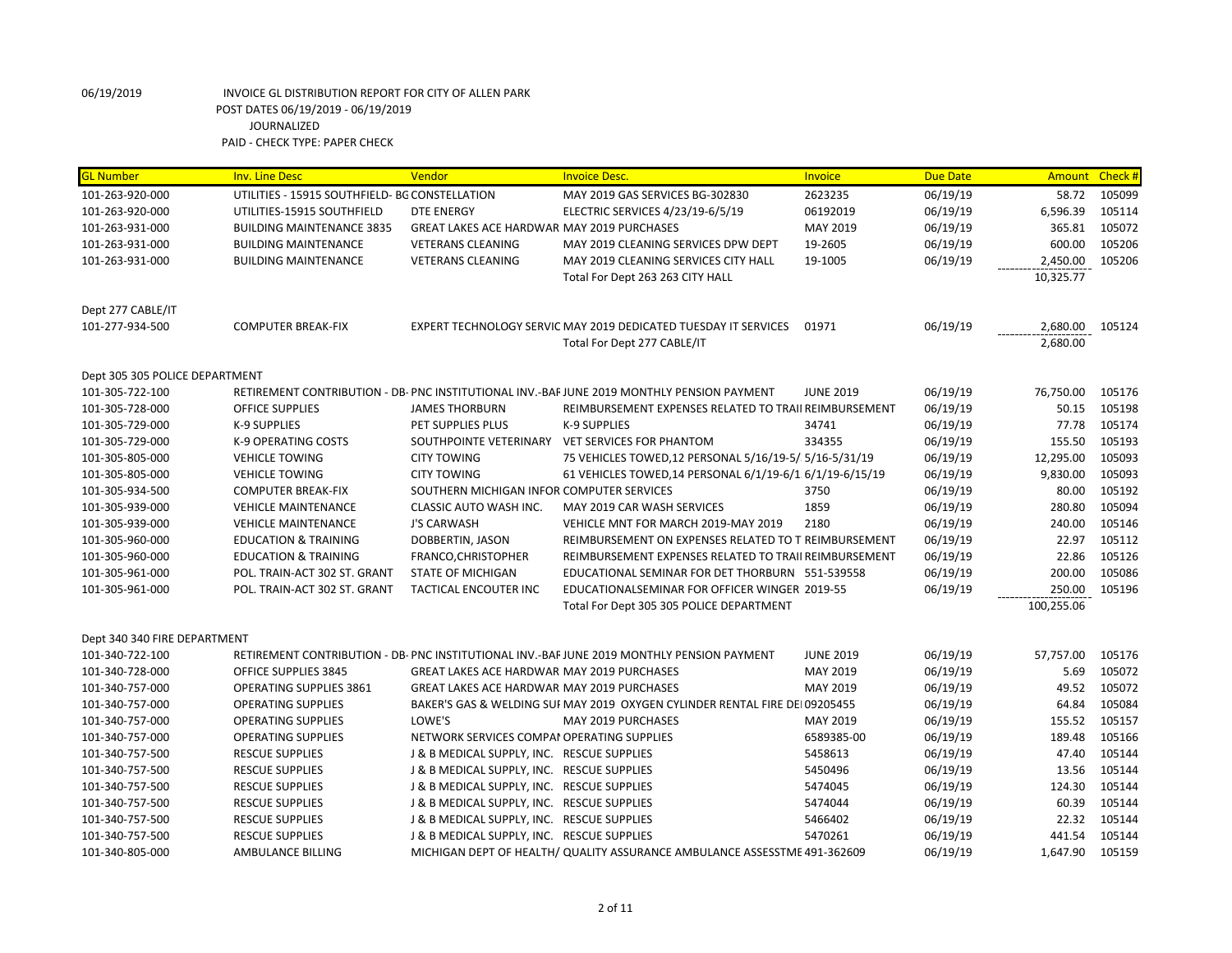| <b>GL Number</b>                          | <b>Inv. Line Desc</b>                          | Vendor                                        | <b>Invoice Desc.</b>                                                                       | Invoice          | <b>Due Date</b> | Amount    | Check # |
|-------------------------------------------|------------------------------------------------|-----------------------------------------------|--------------------------------------------------------------------------------------------|------------------|-----------------|-----------|---------|
| 101-340-853-000                           | <b>TELEPHONE</b>                               | SOUTHERN MICHIGAN INFOR IT SERVICES FIRE DEPT |                                                                                            | 3749             | 06/19/19        | 80.00     | 105192  |
| 101-340-853-000                           | <b>TELEPHONE EDWARD CANN</b>                   | <b>VERIZON WIRELESS</b>                       | PHONE SERVICES CITY AHLL 5/2/19-6/1/19                                                     | 9831148792       | 06/19/19        | 150.28    | 105203  |
| 101-340-920-000                           | UTILITIES- 6730 ROOSEVELT - BG-2 CONSTELLATION |                                               | MAY 2018 GAS SERVICES BG-218249                                                            | 2623233          | 06/19/19        | 491.53    | 105099  |
| 101-340-920-000                           | UTILITIES- 6730 ROOSEVELT- BG-2: CONSTELLATION |                                               | MAY 2019 GAS SERVICES BG-212667                                                            | 2623226          | 06/19/19        | 178.83    | 105099  |
| 101-340-920-000                           | UTILITIES- 6730 ROOSEVELT                      | <b>DTE ENERGY</b>                             | ELECTRIC SERVICES 4/23/19-6/5/19                                                           | 06192019         | 06/19/19        | 1,730.71  | 105114  |
| 101-340-931-000                           | <b>BUILDING MAINTENANCE 3877</b>               | GREAT LAKES ACE HARDWAR MAY 2019 PURCHASES    |                                                                                            | MAY 2019         | 06/19/19        | 18.99     | 105072  |
| 101-340-939-000                           | <b>VEHICLE MAINTENANCE 3859</b>                | GREAT LAKES ACE HARDWAR MAY 2019 PURCHASES    |                                                                                            | MAY 2019         | 06/19/19        | 4.90      | 105072  |
| 101-340-939-000                           | <b>VEHICLE MAINTENANCE</b>                     |                                               | BAKER'S GAS & WELDING SUI MAY 2019 CYCLINDER RENTAL                                        | 09205571         | 06/19/19        | 27.57     | 105084  |
| 101-340-939-000                           | <b>VEHICLE MAINTENANCE</b>                     | <b>GLENDALE AUTO VALUE</b>                    | <b>PARTS</b>                                                                               | 359-168523       | 06/19/19        | 778.90    | 105130  |
| 101-340-939-000                           | <b>VEHICLE MAINTENANCE</b>                     | <b>GLENDALE AUTO VALUE</b>                    | <b>PARTS</b>                                                                               | 359-168637       | 06/19/19        | 169.99    | 105130  |
| 101-340-939-000                           | <b>VEHICLE MAINTENANCE</b>                     | <b>GLENDALE AUTO VALUE</b>                    | <b>PARTS</b>                                                                               | 359-169227       | 06/19/19        | 7.98      | 105130  |
| 101-340-939-000                           | <b>VEHICLE MAINTENANCE</b>                     | <b>HALT FIRE</b>                              | VEHICLE MNT FIRE DEPT                                                                      | S0080197         | 06/19/19        | 577.00    | 105137  |
| 101-340-939-000                           | <b>VEHICLE MAINTENANCE</b>                     | <b>HALT FIRE</b>                              | <b>VEHICLE MNT FIRE DEPT</b>                                                               | S0081857         | 06/19/19        | 2,065.83  | 105137  |
| 101-340-939-000                           | <b>VEHICLE MAINTENANCE</b>                     | HERKIMER RADIO SERVICE                        | <b>VEHICLE MNT</b>                                                                         | 22019            | 06/19/19        | 20.75     | 105141  |
| 101-340-939-000                           | <b>VEHICLE MAINTENANCE</b>                     | ROWLEY BROTHERS INC.                          | <b>PARTS</b>                                                                               | 2224563-00       | 06/19/19        | 183.06    | 105185  |
| 101-340-939-000                           | <b>VEHICLE MAINTENANCE</b>                     | <b>VILLAGE FORD</b>                           | <b>PARTS</b>                                                                               | 386633           | 06/19/19        | 415.35    | 105207  |
| 101-340-939-000                           | <b>VEHICLE MAINTENANCE</b>                     | THE W.W. WILLIAMS COMPA SUPPLIES              |                                                                                            | 5691027-00       | 06/19/19        | 711.54    | 105215  |
|                                           |                                                |                                               | Total For Dept 340 340 FIRE DEPARTMENT                                                     |                  |                 | 68,192.67 |         |
| Dept 445 445 DEPARTMENT OF PUBLIC SERVICE |                                                |                                               |                                                                                            |                  |                 |           |         |
| 101-445-722-100                           |                                                |                                               | RETIREMENT CONTRIBUTION - DB- PNC INSTITUTIONAL INV.-BAF JUNE 2019 MONTHLY PENSION PAYMENT | <b>JUNE 2019</b> | 06/19/19        | 18,784.00 | 105176  |
| 101-445-751-000                           | <b>GASOLINE</b>                                | <b>CORRIGAN OIL CO</b>                        | <b>SUPPLIES</b>                                                                            | 6818611-IN       | 06/19/19        | 7,520.65  | 105103  |
| 101-445-751-000                           | <b>GASOLINE</b>                                |                                               | H. DOMINE ENTERPRISES, INC GASBOY TECH SET UP VEEDER ROOT TO PERFO 118695                  |                  | 06/19/19        | 220.00    | 105140  |
| 101-445-751-000                           | <b>GASOLINE</b>                                | RKA PETROLEUM                                 | <b>SUPPLIES</b>                                                                            | 0178753          | 06/19/19        | 12,949.75 | 105182  |
| 101-445-757-000                           | <b>OPERATING SUPPLIES 3866</b>                 | GREAT LAKES ACE HARDWAR MAY 2019 PURCHASES    |                                                                                            | MAY 2019         | 06/19/19        | 57.50     | 105072  |
| 101-445-757-000                           | <b>OPERATING SUPPLIES</b>                      | D & L GARDEN CENTER, INC. SUPPLIES            |                                                                                            | 97332            | 06/19/19        | 149.94    | 105105  |
| 101-445-768-000                           | <b>UNIFORMS</b>                                | CINTAS CORP. #0721                            | UNIFORM SERVICES DPS                                                                       | 4019409392       | 06/19/19        | 76.06     | 105091  |
| 101-445-768-000                           | <b>UNIFORMS</b>                                | CINTAS CORP. #0721                            | DPS UNIFORM SERVICES                                                                       | 4019824705       | 06/19/19        | 76.06     | 105091  |
| 101-445-768-000                           | <b>UNIFORMS</b>                                | CINTAS CORP. #0721                            | DPS UNIFORM SERVICES                                                                       | 4020247004       | 06/19/19        | 76.06     | 105091  |
| 101-445-768-000                           | <b>UNIFORMS</b>                                | CINTAS CORP. #0721                            | DPS UNIFORM SERVICES                                                                       | 4020617272       | 06/19/19        | 76.06     | 105091  |
| 101-445-768-000                           | <b>UNIFORMS</b>                                | CINTAS CORP. #0721                            | <b>GARAGE UNIFORM SERVICES</b>                                                             | 4020617254       | 06/19/19        | 48.76     | 105091  |
| 101-445-853-000                           | TELEPHONE ROY SHIPMAN                          | <b>VERIZON WIRELESS</b>                       | PHONE SERVICES CITY AHLL 5/2/19-6/1/19                                                     | 9831148792       | 06/19/19        | 53.23     | 105203  |
| 101-445-920-000                           | UTILITIES- 6450 ALLEN RD                       | <b>DTE ENERGY</b>                             | ELECTRIC SERVICES 4/23/19-6/5/19                                                           | 06192019         | 06/19/19        | 810.77    | 105114  |
| 101-445-920-000                           | UTILITIES GARAGE APT R                         | <b>DTE ENERGY</b>                             | GAS SERVICES APR R 4/30-5/31/19                                                            | 06192019         | 06/19/19        | 282.34    | 105117  |
| 101-445-926-000                           | UTILITES 16430 ECORSE                          | <b>DTE ENERGY</b>                             | ELECTRIC SERVICES 4/23/19-6/5/19                                                           | 06192019         | 06/19/19        | 136.33    | 105114  |
| 101-445-926-000                           | STREET LIGHTING- 15501 PHILOMI DTE ENERGY      |                                               | STREETLIGHT SERVICES 5/1/19-6/5/19                                                         | 06192019         | 06/19/19        | 24,122.71 | 105116  |
| 101-445-931-000                           | <b>BUILDING MAINTENANCE</b>                    |                                               | KENCO FIRE EQUIPMENT, INC ANNUAL INSPECTIONOF ALL FIRE EXTINQUISHE 190521-2                |                  | 06/19/19        | 125.00    | 105150  |
| 101-445-931-000                           | <b>BUILDING MAINTENANCE</b>                    |                                               | KENCO FIRE EQUIPMENT, INC ANNUAL INSPECTION OF ALL FIRE EXT                                | 190604-4         | 06/19/19        | 112.50    | 105150  |
| 101-445-939-000                           | <b>VEHICLE MAINTENANCE</b>                     |                                               | BAKER'S GAS & WELDING SUI MAY 2019 CYCLINDER RENTAL                                        | 09205571         | 06/19/19        | 27.57     | 105084  |
| 101-445-939-000                           | <b>VEHICLE MAINTENANCE</b>                     | <b>BANDIT INDUSTRIES INC</b>                  | <b>PARTS</b>                                                                               | 695974           | 06/19/19        | 4,993.12  | 105085  |
| 101-445-939-000                           | <b>VEHICLE MAINTENANCE</b>                     | <b>J &amp; R TRACTOR, LLC</b>                 | <b>PARTS</b>                                                                               | 95413            | 06/19/19        | 810.40    | 105145  |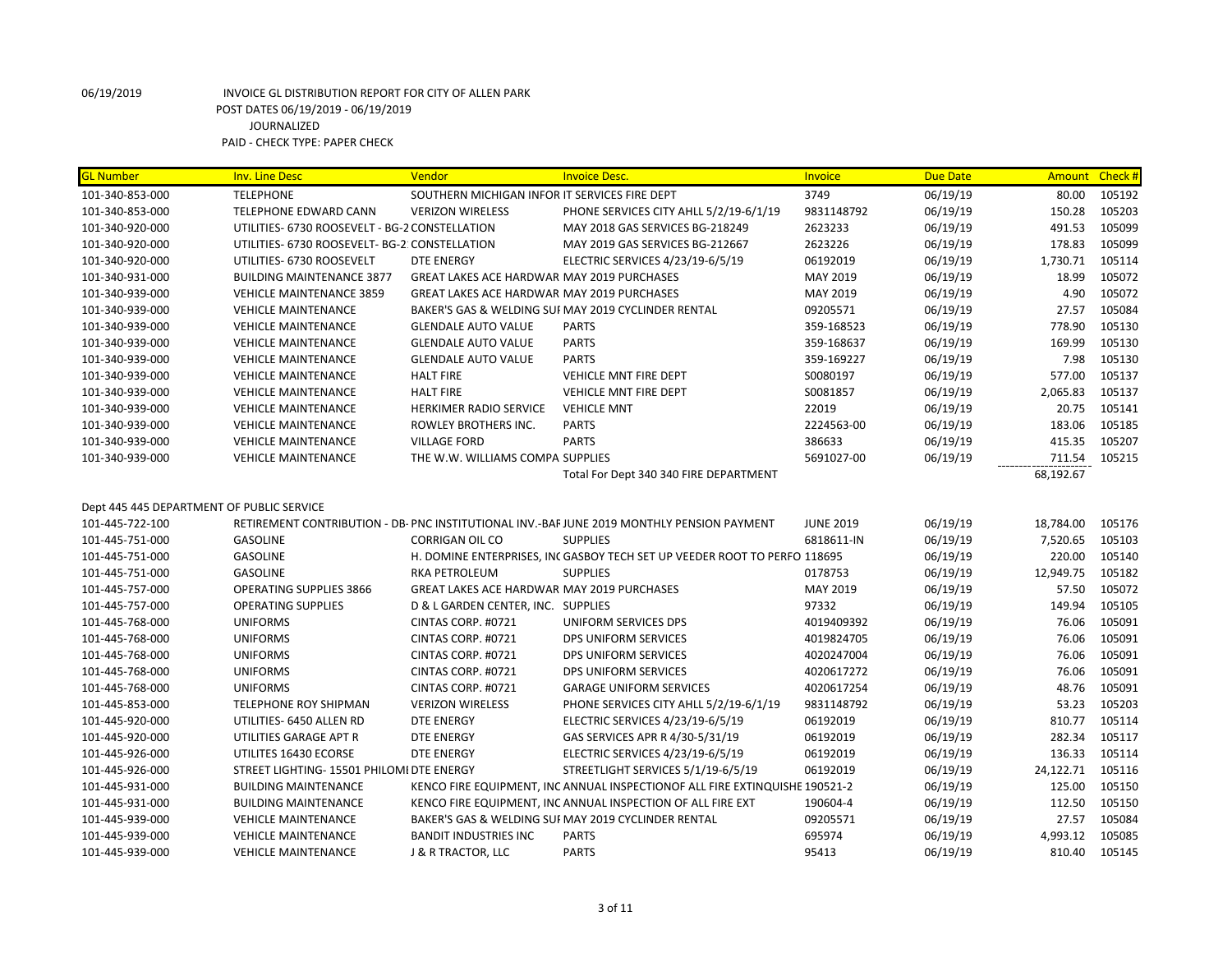| <b>GL Number</b>              | <b>Inv. Line Desc</b>                         | Vendor                                         | <b>Invoice Desc.</b>                                                             | Invoice       | <b>Due Date</b> | Amount Check # |        |
|-------------------------------|-----------------------------------------------|------------------------------------------------|----------------------------------------------------------------------------------|---------------|-----------------|----------------|--------|
| 101-445-939-000               | <b>VEHICLE MAINTENANCE</b>                    | ROWLEY BROTHERS INC.                           | <b>PARTS</b>                                                                     | 2224563-00    | 06/19/19        | 183.06         | 105185 |
| 101-445-939-000               | <b>VEHICLE MAINTENANCE</b>                    | <b>VILLAGE FORD</b>                            | <b>PARTS</b>                                                                     | 386368        | 06/19/19        | 147.16         | 105207 |
| 101-445-939-000               | <b>VEHICLE MAINTENANCE</b>                    | <b>VILLAGE FORD</b>                            | <b>PARTS</b>                                                                     | 386488        | 06/19/19        | 2.96           | 105207 |
|                               |                                               |                                                | Total For Dept 445 445 DEPARTMENT OF PUBLIC SERVICE                              |               |                 | 71,841.99      |        |
|                               |                                               |                                                |                                                                                  |               |                 |                |        |
| Dept 707 707 PARKS & REC      |                                               |                                                |                                                                                  |               |                 |                |        |
| 101-707-756-000               |                                               |                                                | CONTRACTED EMPLOYEES EXPENS LITTLE HUMANS ART COMPALLEMONADE IN THE SHADE PMT #1 | 000014        | 06/19/19        | 200.00         | 105156 |
| 101-707-768-000               | <b>UNIFORMS</b>                               | <b>GRAPHICWEAR</b>                             | SAFETY GREEN SHIRTS & HOODIES P&R                                                | 4141          | 06/19/19        | 282.00         | 105131 |
| 101-707-783-000               | <b>PARK SUPPLIES</b>                          |                                                | <b>QUINT PLUMBING HEATING II SERVICES FOR CHAMPAIGN PARK</b>                     | 61009         | 06/19/19        | 1,800.00       | 105179 |
| 101-707-784-000               | PARK SERVICES 3842                            | GREAT LAKES ACE HARDWAR MAY 2019 PURCHASES     |                                                                                  | MAY 2019      | 06/19/19        | 195.45         | 105072 |
| 101-707-784-000               | <b>PARK SERVICES</b>                          | <b>LAWSON PRODUCTS</b>                         | WEED KILLER PARKS & REC                                                          | 9306751820    | 06/19/19        | 373.16         | 105154 |
| 101-707-784-000               | PARK SERVICES                                 | LOWE'S                                         | MAY 2019 PURCHASES                                                               | MAY 2019      | 06/19/19        | 135.90         | 105157 |
| 101-707-784-000               | <b>PARK SERVICES</b>                          | MILLER LANDSERVICES LLC                        | <b>INSTALL FENCE MILLWARD PARK</b>                                               | R-CFI128-2019 | 06/19/19        | 500.00         | 105162 |
| 101-707-784-000               | <b>PARK SERVICES</b>                          | PARKWAY SERVICE INC                            | PORTA SERVICES 5/31/19-6/30/19 DUDA PARK A-121033                                |               | 06/19/19        | 160.00         | 105172 |
| 101-707-784-000               | <b>PARK SERVICES</b>                          | PARKWAY SERVICE INC                            | PORTA SERVICES 6/15/19-7/14/19 MILWARD P A-121216                                |               | 06/19/19        | 120.00         | 105172 |
| 101-707-784-000               | <b>PARK SERVICES</b>                          | PARKWAY SERVICE INC                            | PORTA SERVICES 6/15/19-7/14/19 SUDMAN P/ A-121215                                |               | 06/19/19        | 120.00         | 105172 |
| 101-707-784-000               | <b>PARK SERVICES</b>                          | PARKWAY SERVICE INC                            | PORTA SERVICES 6/15/19-7/14/19 CHAMPAIGI A-121214                                |               | 06/19/19        | 400.00         | 105172 |
| 101-707-784-000               | <b>PARK SERVICES</b>                          | PARKWAY SERVICE INC                            | RENTAL PORTABLE RIEL PK 6/15/19-7/14/19                                          | A-121217      | 06/19/19        | 160.00         | 105172 |
| 101-707-816-000               | PROF. SERV. - OTHER                           | RC SYSTEMS INC                                 | SOFTWARE & SUPPORT PARKS & REC                                                   | 18092         | 06/19/19        | 5,649.00       | 105180 |
| 101-707-816-000               | PROF. SERV. - OTHER                           |                                                | TRENDSET COMMUNICATION JUNE 2019 FEE TSUMANI CAMERA MILLWORK 1418                |               | 06/19/19        | 1,400.00       | 105200 |
| 101-707-816-000               | PROF. SERV. - OTHER                           |                                                | TRENDSET COMMUNICATION MAY 2019 TSUNAMI MILWORK & CUNNINGHA 1417                 |               | 06/19/19        | 1,400.00       | 105200 |
| 101-707-920-000               | UTILITIES- 4320 LAURENCE- BG-21 CONSTELLATION |                                                | MAY 2019 GAS SERVICES BG-218159                                                  | 2623227       | 06/19/19        | 25.77          | 105099 |
| 101-707-920-000               | UTILITIES-6615 ROOSEVELT- BG-21 CONSTELLATION |                                                | MAY 2019 GAS SERVICES BG-218248                                                  | 2623234       | 06/19/19        | 92.21          | 105099 |
| 101-707-920-000               | UTILITIES 8643 PELHAM                         | <b>DTE ENERGY</b>                              | ELECTRIC SERVICES 4/23/19-6/5/19                                                 | 06192019      | 06/19/19        | 434.43         | 105114 |
| 101-707-925-800               | <b>SMART TRANS 1 PAT</b>                      | <b>VERIZON WIRELESS</b>                        | PHONE SERVICES CITY AHLL 5/2/19-6/1/19                                           | 9831148792    | 06/19/19        | 473.28         | 105203 |
| 101-707-934-000               | <b>EQUIPMENT MAINTENANCE</b>                  | WEINGARTZ SUPPLY CO INC LAZER X SERIES 801 KAW |                                                                                  | 4001400-00    | 06/19/19        | 20,798.00      | 105212 |
| 101-707-935-000               | COMPUTER SOFTWARE MAINTEN/ RC SYSTEMS INC     |                                                | SOFTWARE & SUPPORT PARKS & REC                                                   | 18092         | 06/19/19        | 1,351.00       | 105180 |
| 101-707-939-000               | <b>VEHICLE MAINTENANCE</b>                    |                                                | BAKER'S GAS & WELDING SUI MAY 2019 CYCLINDER RENTAL                              | 09205571      | 06/19/19        | 27.57          | 105084 |
| 101-707-939-000               | <b>VEHICLE MAINTENANCE</b>                    | <b>CLASSIC AUTO WASH INC.</b>                  | MAY 2019 CAR WASH SERVICES                                                       | 1859          | 06/19/19        | 19.50          | 105094 |
| 101-707-939-000               | <b>VEHICLE MAINTENANCE</b>                    | WILLIAM F. SELL & SON                          | <b>PARTS</b>                                                                     | 342098        | 06/19/19        | 100.16         | 105188 |
| 101-707-939-000               | <b>VEHICLE MAINTENANCE</b>                    | <b>VILLAGE FORD</b>                            | <b>PARTS</b>                                                                     | 383780        | 06/19/19        | 774.83         | 105207 |
| 101-707-939-000               | <b>VEHICLE MAINTENANCE</b>                    | <b>VILLAGE FORD</b>                            | <b>PARTS</b>                                                                     | 384577        | 06/19/19        | 80.38          | 105207 |
| 101-707-939-000               | <b>VEHICLE MAINTENANCE</b>                    | <b>VILLAGE FORD</b>                            | <b>PARTS</b>                                                                     | 384828        | 06/19/19        | 41.45          | 105207 |
| 101-707-939-000               | <b>VEHICLE MAINTENANCE</b>                    | <b>VILLAGE FORD</b>                            | <b>PARTS</b>                                                                     | CM383780      | 06/19/19        | (80.00)        | 105207 |
| 101-707-962-000               | MISCELLANEOUS                                 | HAWKINS, PAT                                   | <b>REIMBURSEMENT ON MILEAGE</b>                                                  | REIMURSEMENT  | 06/19/19        | 64.74          | 105139 |
|                               |                                               |                                                | Total For Dept 707 707 PARKS & REC                                               |               |                 | 37,098.83      |        |
| Dept 751 751 COMMUNITY CENTER |                                               |                                                |                                                                                  |               |                 |                |        |
| 101-751-757-000               | <b>OPERATING SUPPLIES</b>                     |                                                | BAKER'S GAS & WELDING SUF MAY 2019 CYCLINDER RENTAL PARKS/REC                    | 09205661      | 06/19/19        | 59.89          | 105084 |
| 101-751-768-000               | <b>UNIFORMS</b>                               | <b>GRAPHICWEAR</b>                             | SAFETY GREEN SHIRTS & HOODIES P&R                                                | 4141          | 06/19/19        | 1,950.00       | 105131 |
| 101-751-920-000               | <b>UTILITIES</b>                              | <b>ALLEN PARK WATER</b>                        | WATER SERVICES 4/11/9-5/1/19                                                     | 401-WH168-00  | 06/19/19        | 2,277.26       | 105081 |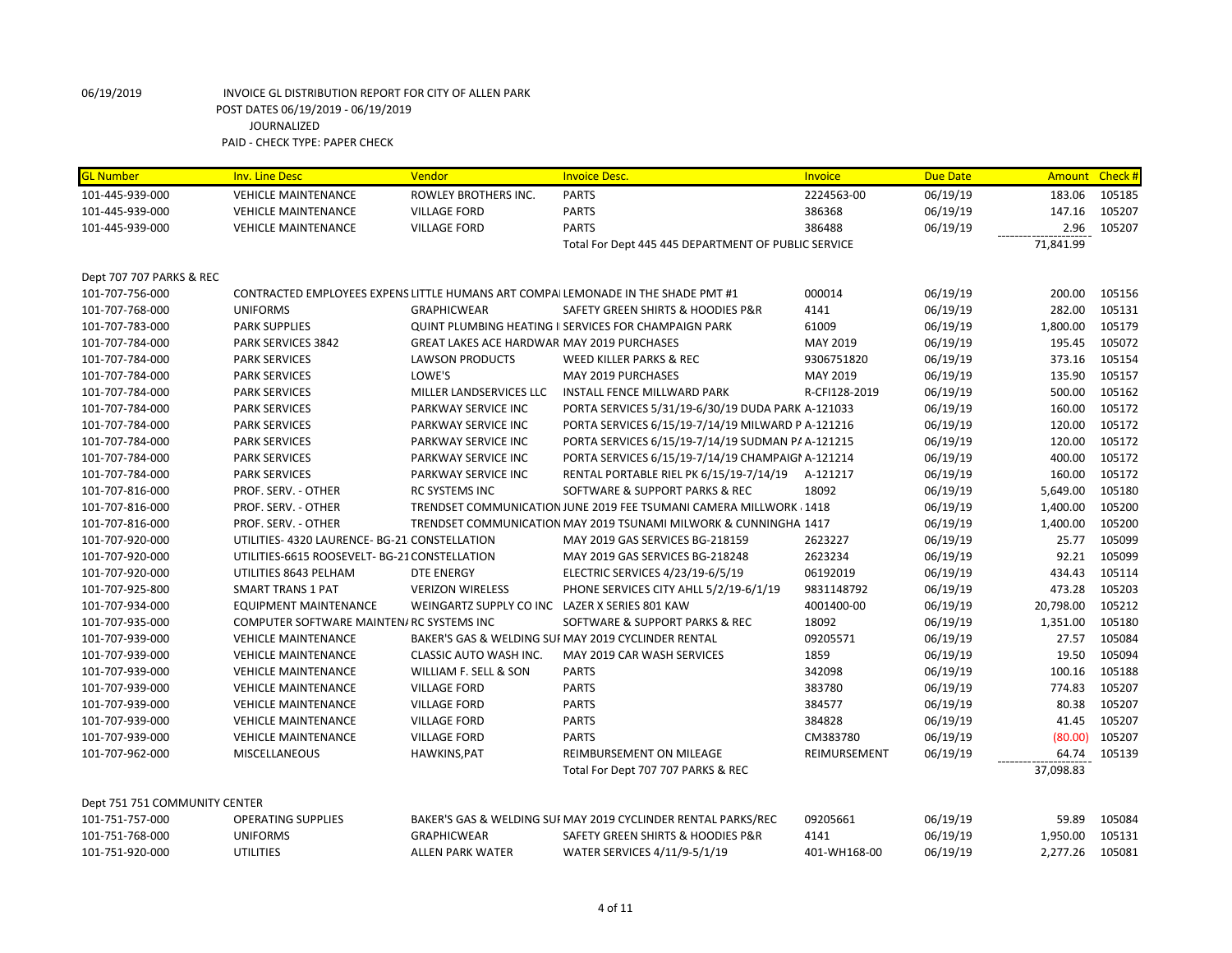| UTILITIES-15800 WHITE STREET- B CONSTELLATION<br>2623232<br>06/19/19<br>105099<br>101-751-920-000<br>MAY 2019 GAS SERVICES BG-212668<br>5,299.92<br>101-751-920-000<br><b>UTILITIES</b><br><b>DIRECTV</b><br>06/19/19<br>157.23<br>105111<br>COMM CTR SERVICES 6/8/19-7/7/19<br>36364688366<br>105116<br><b>DTE ENERGY</b><br>STREETLIGHT SERVICES 5/1/19-6/5/19<br>06192019<br>06/19/19<br>7,964.17<br>101-751-920-000<br>UTILITIES COMM CTR<br>190.86<br>105072<br>101-751-931-000<br><b>BUILDING MAINTENANCE 3874</b><br>GREAT LAKES ACE HARDWAR MAY 2019 PURCHASES<br>MAY 2019<br>06/19/19<br>4,400.00<br>105155<br>101-751-931-000<br><b>BUILDING MAINTENANCE</b><br>LEIGH'S GLASS COMPANY, IN FURNISH & INSTALL TEMPERED GLASS ICE AREI 051619-63<br>06/19/19<br>1,412.50<br>105155<br>101-751-931-000<br><b>BUILDING MAINTENANCE</b><br>LEIGH'S GLASS COMPANY, IN FURNISH & INSTALL REFELCTIVE FILM ON GLAS 051619-64<br>06/19/19<br>12,890.00<br>105189<br>101-751-934-000<br><b>EQUIPMENT MAINTENANCE</b><br>SERV-ICE REFRIGERATION, IN REPLACED TWO CONDENSER FAN ASSEMBLIES AP061119<br>06/19/19<br>9,890.00<br>105189<br>101-751-934-000<br><b>EQUIPMENT MAINTENANCE</b><br>SERV-ICE REFRIGERATION, IN REPLACE FREQ DRIVE ON CONDENSOR FANS<br>AP061119-1<br>06/19/19<br>1908142<br>06/19/19<br>10.18<br>105122<br>101-751-939-000<br><b>VEHICLE MAINTENANCE</b><br><b>EXOTIC AUTOMATION &amp; SUPI SUPPLIES</b><br>06/19/19<br>19.11<br>105130<br>101-751-939-000<br><b>VEHICLE MAINTENANCE</b><br><b>GLENDALE AUTO VALUE</b><br>PARTS FOR 2015 FORD<br>359-169399<br>06/19/19<br>128.29<br>105130<br>101-751-939-000<br><b>GLENDALE AUTO VALUE</b><br><b>PARTS</b><br>359-169360<br><b>VEHICLE MAINTENANCE</b><br>101-751-939-000<br><b>VEHICLE MAINTENANCE</b><br>ROWLEY BROTHERS INC.<br><b>DRUM RETURN</b><br>2224768-00<br>06/19/19<br>(25.00)<br>105185<br>ROWLEY BROTHERS INC.<br><b>PARTS</b><br>2224563-00<br>06/19/19<br>183.10<br>105185<br>101-751-939-000<br><b>VEHICLE MAINTENANCE</b><br>46,807.51<br>Total For Dept 751 751 COMMUNITY CENTER<br>Dept 803 HISTORICAL<br>101-803-701-000<br>O RILEY, SCOTT<br>06/19/19<br>10.00<br>105168<br>PERSONNEL SERVICES<br>REIMBURSEMENT FOR COMMISSIONER BADGE REIMBURSEMENT<br>06/19/19<br>140.00<br>105147<br>101-803-801-001<br>LAWN & SNOW SERVICES<br>JOHN'S LANDSCAPING & SNO LAWN CARE FOR 5/10-5/31/19 HISTORICAL<br>20901<br>105099<br>UTILITIES-15504 ENGLEWOOD- BC CONSTELLATION<br>2623229<br>06/19/19<br>20.18<br>101-803-920-000<br>MAY 2019 GAS SERVICES BG-218253<br>06/19/19<br>101-803-920-000<br>UTILITIES HISTORICAL<br><b>DTE ENERGY</b><br>ELECTRIC SERVICES 4/23/19-6/5/19<br>06192019<br>58.45<br>105114<br>Total For Dept 803 HISTORICAL<br>228.63<br>Dept 864 864 RETIREE/ACTIVE HEALTHCARE<br>06/19/19<br>7,163.00<br>101-864-722-100<br>RETIREMENT CONTRIBUTION - DB PNC INSTITUTIONAL INV.-BAF JUNE 2019 MONTHLY PENSION PAYMENT<br><b>JUNE 2019</b><br>105176<br>Total For Dept 864 864 RETIREE/ACTIVE HEALTHCARE<br>7,163.00<br>Total For Fund 101 GENERAL FUND<br>588,114.99<br>Fund 202 MAJOR STREET FUND<br>Dept 475 475 TRAFFIC SERVICES<br>202-475-703-050<br>INTERFUND LABOR/EQUIP - TRAFF WAYNE COUNTY - ACCTS. RECTRAFFIC SIGNAL ENERGY 4/19<br>1009595<br>06/19/19<br>219.57<br>105210<br>299376<br>1,440.98<br>202-475-703-050<br>INTERFUND LABOR/EQUIP - TRAFF WAYNE COUNTY - ACCTS. RECTRAFFIC SIGNL MAINT 05/19<br>06/19/19<br>105211<br>1,978.00<br>PROF'L SERVICES - WAYNE COUNT GRAND TRUNK WESTERN<br>MI SIGNAL & GATES PERIOD 5/1/19-4/30/20<br>06/19/19<br>105216<br>202-475-801-210<br>91453026<br>3,638.55<br>Total For Dept 475 475 TRAFFIC SERVICES<br>Dept 479 PRESERVATION - STREETS<br>202-479-757-000<br><b>OPERATING SUPPLIES</b><br>AJAX MATERIALS CORP.<br><b>SUPPLIES FOR DPS</b><br>236152<br>06/19/19<br>891.54<br>105077<br>235450<br>271.62<br>105077<br>202-479-757-000<br><b>OPERATING SUPPLIES</b><br>AJAX MATERIALS CORP.<br><b>SUPPLIES DPS</b><br>06/19/19<br>202-479-757-000<br><b>OPERATING SUPPLIES</b><br>AJAX MATERIALS CORP.<br><b>SUPPLIES</b><br>236890<br>06/19/19<br>593.78<br>105077<br>105087<br>202-479-801-215<br>PROF'L SERVICES<br><b>BUCCILLI GROUP, LLC</b><br>INSPECTION SERVICES SECTIONAL LOCAL<br>3415<br>06/19/19<br>5,130.00 | <b>GL Number</b> | <b>Inv. Line Desc</b> | Vendor                     | <b>Invoice Desc.</b>           | Invoice | <b>Due Date</b> | Amount Check # |        |
|--------------------------------------------------------------------------------------------------------------------------------------------------------------------------------------------------------------------------------------------------------------------------------------------------------------------------------------------------------------------------------------------------------------------------------------------------------------------------------------------------------------------------------------------------------------------------------------------------------------------------------------------------------------------------------------------------------------------------------------------------------------------------------------------------------------------------------------------------------------------------------------------------------------------------------------------------------------------------------------------------------------------------------------------------------------------------------------------------------------------------------------------------------------------------------------------------------------------------------------------------------------------------------------------------------------------------------------------------------------------------------------------------------------------------------------------------------------------------------------------------------------------------------------------------------------------------------------------------------------------------------------------------------------------------------------------------------------------------------------------------------------------------------------------------------------------------------------------------------------------------------------------------------------------------------------------------------------------------------------------------------------------------------------------------------------------------------------------------------------------------------------------------------------------------------------------------------------------------------------------------------------------------------------------------------------------------------------------------------------------------------------------------------------------------------------------------------------------------------------------------------------------------------------------------------------------------------------------------------------------------------------------------------------------------------------------------------------------------------------------------------------------------------------------------------------------------------------------------------------------------------------------------------------------------------------------------------------------------------------------------------------------------------------------------------------------------------------------------------------------------------------------------------------------------------------------------------------------------------------------------------------------------------------------------------------------------------------------------------------------------------------------------------------------------------------------------------------------------------------------------------------------------------------------------------------------------------------------------------------------------------------------------------------------------------------------------------------------------------------------------------------------------------------------------------------------------------------------------------------------------------------------------------------------------------------------------------------------------------------------------------------------------------------------------------------------------------------------------------------------------------------------------------------------------------------------------------------------------------------------------------------------------------------------------|------------------|-----------------------|----------------------------|--------------------------------|---------|-----------------|----------------|--------|
|                                                                                                                                                                                                                                                                                                                                                                                                                                                                                                                                                                                                                                                                                                                                                                                                                                                                                                                                                                                                                                                                                                                                                                                                                                                                                                                                                                                                                                                                                                                                                                                                                                                                                                                                                                                                                                                                                                                                                                                                                                                                                                                                                                                                                                                                                                                                                                                                                                                                                                                                                                                                                                                                                                                                                                                                                                                                                                                                                                                                                                                                                                                                                                                                                                                                                                                                                                                                                                                                                                                                                                                                                                                                                                                                                                                                                                                                                                                                                                                                                                                                                                                                                                                                                                                                                                  |                  |                       |                            |                                |         |                 |                |        |
|                                                                                                                                                                                                                                                                                                                                                                                                                                                                                                                                                                                                                                                                                                                                                                                                                                                                                                                                                                                                                                                                                                                                                                                                                                                                                                                                                                                                                                                                                                                                                                                                                                                                                                                                                                                                                                                                                                                                                                                                                                                                                                                                                                                                                                                                                                                                                                                                                                                                                                                                                                                                                                                                                                                                                                                                                                                                                                                                                                                                                                                                                                                                                                                                                                                                                                                                                                                                                                                                                                                                                                                                                                                                                                                                                                                                                                                                                                                                                                                                                                                                                                                                                                                                                                                                                                  |                  |                       |                            |                                |         |                 |                |        |
|                                                                                                                                                                                                                                                                                                                                                                                                                                                                                                                                                                                                                                                                                                                                                                                                                                                                                                                                                                                                                                                                                                                                                                                                                                                                                                                                                                                                                                                                                                                                                                                                                                                                                                                                                                                                                                                                                                                                                                                                                                                                                                                                                                                                                                                                                                                                                                                                                                                                                                                                                                                                                                                                                                                                                                                                                                                                                                                                                                                                                                                                                                                                                                                                                                                                                                                                                                                                                                                                                                                                                                                                                                                                                                                                                                                                                                                                                                                                                                                                                                                                                                                                                                                                                                                                                                  |                  |                       |                            |                                |         |                 |                |        |
|                                                                                                                                                                                                                                                                                                                                                                                                                                                                                                                                                                                                                                                                                                                                                                                                                                                                                                                                                                                                                                                                                                                                                                                                                                                                                                                                                                                                                                                                                                                                                                                                                                                                                                                                                                                                                                                                                                                                                                                                                                                                                                                                                                                                                                                                                                                                                                                                                                                                                                                                                                                                                                                                                                                                                                                                                                                                                                                                                                                                                                                                                                                                                                                                                                                                                                                                                                                                                                                                                                                                                                                                                                                                                                                                                                                                                                                                                                                                                                                                                                                                                                                                                                                                                                                                                                  |                  |                       |                            |                                |         |                 |                |        |
|                                                                                                                                                                                                                                                                                                                                                                                                                                                                                                                                                                                                                                                                                                                                                                                                                                                                                                                                                                                                                                                                                                                                                                                                                                                                                                                                                                                                                                                                                                                                                                                                                                                                                                                                                                                                                                                                                                                                                                                                                                                                                                                                                                                                                                                                                                                                                                                                                                                                                                                                                                                                                                                                                                                                                                                                                                                                                                                                                                                                                                                                                                                                                                                                                                                                                                                                                                                                                                                                                                                                                                                                                                                                                                                                                                                                                                                                                                                                                                                                                                                                                                                                                                                                                                                                                                  |                  |                       |                            |                                |         |                 |                |        |
|                                                                                                                                                                                                                                                                                                                                                                                                                                                                                                                                                                                                                                                                                                                                                                                                                                                                                                                                                                                                                                                                                                                                                                                                                                                                                                                                                                                                                                                                                                                                                                                                                                                                                                                                                                                                                                                                                                                                                                                                                                                                                                                                                                                                                                                                                                                                                                                                                                                                                                                                                                                                                                                                                                                                                                                                                                                                                                                                                                                                                                                                                                                                                                                                                                                                                                                                                                                                                                                                                                                                                                                                                                                                                                                                                                                                                                                                                                                                                                                                                                                                                                                                                                                                                                                                                                  |                  |                       |                            |                                |         |                 |                |        |
|                                                                                                                                                                                                                                                                                                                                                                                                                                                                                                                                                                                                                                                                                                                                                                                                                                                                                                                                                                                                                                                                                                                                                                                                                                                                                                                                                                                                                                                                                                                                                                                                                                                                                                                                                                                                                                                                                                                                                                                                                                                                                                                                                                                                                                                                                                                                                                                                                                                                                                                                                                                                                                                                                                                                                                                                                                                                                                                                                                                                                                                                                                                                                                                                                                                                                                                                                                                                                                                                                                                                                                                                                                                                                                                                                                                                                                                                                                                                                                                                                                                                                                                                                                                                                                                                                                  |                  |                       |                            |                                |         |                 |                |        |
|                                                                                                                                                                                                                                                                                                                                                                                                                                                                                                                                                                                                                                                                                                                                                                                                                                                                                                                                                                                                                                                                                                                                                                                                                                                                                                                                                                                                                                                                                                                                                                                                                                                                                                                                                                                                                                                                                                                                                                                                                                                                                                                                                                                                                                                                                                                                                                                                                                                                                                                                                                                                                                                                                                                                                                                                                                                                                                                                                                                                                                                                                                                                                                                                                                                                                                                                                                                                                                                                                                                                                                                                                                                                                                                                                                                                                                                                                                                                                                                                                                                                                                                                                                                                                                                                                                  |                  |                       |                            |                                |         |                 |                |        |
|                                                                                                                                                                                                                                                                                                                                                                                                                                                                                                                                                                                                                                                                                                                                                                                                                                                                                                                                                                                                                                                                                                                                                                                                                                                                                                                                                                                                                                                                                                                                                                                                                                                                                                                                                                                                                                                                                                                                                                                                                                                                                                                                                                                                                                                                                                                                                                                                                                                                                                                                                                                                                                                                                                                                                                                                                                                                                                                                                                                                                                                                                                                                                                                                                                                                                                                                                                                                                                                                                                                                                                                                                                                                                                                                                                                                                                                                                                                                                                                                                                                                                                                                                                                                                                                                                                  |                  |                       |                            |                                |         |                 |                |        |
|                                                                                                                                                                                                                                                                                                                                                                                                                                                                                                                                                                                                                                                                                                                                                                                                                                                                                                                                                                                                                                                                                                                                                                                                                                                                                                                                                                                                                                                                                                                                                                                                                                                                                                                                                                                                                                                                                                                                                                                                                                                                                                                                                                                                                                                                                                                                                                                                                                                                                                                                                                                                                                                                                                                                                                                                                                                                                                                                                                                                                                                                                                                                                                                                                                                                                                                                                                                                                                                                                                                                                                                                                                                                                                                                                                                                                                                                                                                                                                                                                                                                                                                                                                                                                                                                                                  |                  |                       |                            |                                |         |                 |                |        |
|                                                                                                                                                                                                                                                                                                                                                                                                                                                                                                                                                                                                                                                                                                                                                                                                                                                                                                                                                                                                                                                                                                                                                                                                                                                                                                                                                                                                                                                                                                                                                                                                                                                                                                                                                                                                                                                                                                                                                                                                                                                                                                                                                                                                                                                                                                                                                                                                                                                                                                                                                                                                                                                                                                                                                                                                                                                                                                                                                                                                                                                                                                                                                                                                                                                                                                                                                                                                                                                                                                                                                                                                                                                                                                                                                                                                                                                                                                                                                                                                                                                                                                                                                                                                                                                                                                  |                  |                       |                            |                                |         |                 |                |        |
|                                                                                                                                                                                                                                                                                                                                                                                                                                                                                                                                                                                                                                                                                                                                                                                                                                                                                                                                                                                                                                                                                                                                                                                                                                                                                                                                                                                                                                                                                                                                                                                                                                                                                                                                                                                                                                                                                                                                                                                                                                                                                                                                                                                                                                                                                                                                                                                                                                                                                                                                                                                                                                                                                                                                                                                                                                                                                                                                                                                                                                                                                                                                                                                                                                                                                                                                                                                                                                                                                                                                                                                                                                                                                                                                                                                                                                                                                                                                                                                                                                                                                                                                                                                                                                                                                                  |                  |                       |                            |                                |         |                 |                |        |
|                                                                                                                                                                                                                                                                                                                                                                                                                                                                                                                                                                                                                                                                                                                                                                                                                                                                                                                                                                                                                                                                                                                                                                                                                                                                                                                                                                                                                                                                                                                                                                                                                                                                                                                                                                                                                                                                                                                                                                                                                                                                                                                                                                                                                                                                                                                                                                                                                                                                                                                                                                                                                                                                                                                                                                                                                                                                                                                                                                                                                                                                                                                                                                                                                                                                                                                                                                                                                                                                                                                                                                                                                                                                                                                                                                                                                                                                                                                                                                                                                                                                                                                                                                                                                                                                                                  |                  |                       |                            |                                |         |                 |                |        |
|                                                                                                                                                                                                                                                                                                                                                                                                                                                                                                                                                                                                                                                                                                                                                                                                                                                                                                                                                                                                                                                                                                                                                                                                                                                                                                                                                                                                                                                                                                                                                                                                                                                                                                                                                                                                                                                                                                                                                                                                                                                                                                                                                                                                                                                                                                                                                                                                                                                                                                                                                                                                                                                                                                                                                                                                                                                                                                                                                                                                                                                                                                                                                                                                                                                                                                                                                                                                                                                                                                                                                                                                                                                                                                                                                                                                                                                                                                                                                                                                                                                                                                                                                                                                                                                                                                  |                  |                       |                            |                                |         |                 |                |        |
|                                                                                                                                                                                                                                                                                                                                                                                                                                                                                                                                                                                                                                                                                                                                                                                                                                                                                                                                                                                                                                                                                                                                                                                                                                                                                                                                                                                                                                                                                                                                                                                                                                                                                                                                                                                                                                                                                                                                                                                                                                                                                                                                                                                                                                                                                                                                                                                                                                                                                                                                                                                                                                                                                                                                                                                                                                                                                                                                                                                                                                                                                                                                                                                                                                                                                                                                                                                                                                                                                                                                                                                                                                                                                                                                                                                                                                                                                                                                                                                                                                                                                                                                                                                                                                                                                                  |                  |                       |                            |                                |         |                 |                |        |
|                                                                                                                                                                                                                                                                                                                                                                                                                                                                                                                                                                                                                                                                                                                                                                                                                                                                                                                                                                                                                                                                                                                                                                                                                                                                                                                                                                                                                                                                                                                                                                                                                                                                                                                                                                                                                                                                                                                                                                                                                                                                                                                                                                                                                                                                                                                                                                                                                                                                                                                                                                                                                                                                                                                                                                                                                                                                                                                                                                                                                                                                                                                                                                                                                                                                                                                                                                                                                                                                                                                                                                                                                                                                                                                                                                                                                                                                                                                                                                                                                                                                                                                                                                                                                                                                                                  |                  |                       |                            |                                |         |                 |                |        |
|                                                                                                                                                                                                                                                                                                                                                                                                                                                                                                                                                                                                                                                                                                                                                                                                                                                                                                                                                                                                                                                                                                                                                                                                                                                                                                                                                                                                                                                                                                                                                                                                                                                                                                                                                                                                                                                                                                                                                                                                                                                                                                                                                                                                                                                                                                                                                                                                                                                                                                                                                                                                                                                                                                                                                                                                                                                                                                                                                                                                                                                                                                                                                                                                                                                                                                                                                                                                                                                                                                                                                                                                                                                                                                                                                                                                                                                                                                                                                                                                                                                                                                                                                                                                                                                                                                  |                  |                       |                            |                                |         |                 |                |        |
|                                                                                                                                                                                                                                                                                                                                                                                                                                                                                                                                                                                                                                                                                                                                                                                                                                                                                                                                                                                                                                                                                                                                                                                                                                                                                                                                                                                                                                                                                                                                                                                                                                                                                                                                                                                                                                                                                                                                                                                                                                                                                                                                                                                                                                                                                                                                                                                                                                                                                                                                                                                                                                                                                                                                                                                                                                                                                                                                                                                                                                                                                                                                                                                                                                                                                                                                                                                                                                                                                                                                                                                                                                                                                                                                                                                                                                                                                                                                                                                                                                                                                                                                                                                                                                                                                                  |                  |                       |                            |                                |         |                 |                |        |
|                                                                                                                                                                                                                                                                                                                                                                                                                                                                                                                                                                                                                                                                                                                                                                                                                                                                                                                                                                                                                                                                                                                                                                                                                                                                                                                                                                                                                                                                                                                                                                                                                                                                                                                                                                                                                                                                                                                                                                                                                                                                                                                                                                                                                                                                                                                                                                                                                                                                                                                                                                                                                                                                                                                                                                                                                                                                                                                                                                                                                                                                                                                                                                                                                                                                                                                                                                                                                                                                                                                                                                                                                                                                                                                                                                                                                                                                                                                                                                                                                                                                                                                                                                                                                                                                                                  |                  |                       |                            |                                |         |                 |                |        |
|                                                                                                                                                                                                                                                                                                                                                                                                                                                                                                                                                                                                                                                                                                                                                                                                                                                                                                                                                                                                                                                                                                                                                                                                                                                                                                                                                                                                                                                                                                                                                                                                                                                                                                                                                                                                                                                                                                                                                                                                                                                                                                                                                                                                                                                                                                                                                                                                                                                                                                                                                                                                                                                                                                                                                                                                                                                                                                                                                                                                                                                                                                                                                                                                                                                                                                                                                                                                                                                                                                                                                                                                                                                                                                                                                                                                                                                                                                                                                                                                                                                                                                                                                                                                                                                                                                  |                  |                       |                            |                                |         |                 |                |        |
|                                                                                                                                                                                                                                                                                                                                                                                                                                                                                                                                                                                                                                                                                                                                                                                                                                                                                                                                                                                                                                                                                                                                                                                                                                                                                                                                                                                                                                                                                                                                                                                                                                                                                                                                                                                                                                                                                                                                                                                                                                                                                                                                                                                                                                                                                                                                                                                                                                                                                                                                                                                                                                                                                                                                                                                                                                                                                                                                                                                                                                                                                                                                                                                                                                                                                                                                                                                                                                                                                                                                                                                                                                                                                                                                                                                                                                                                                                                                                                                                                                                                                                                                                                                                                                                                                                  |                  |                       |                            |                                |         |                 |                |        |
|                                                                                                                                                                                                                                                                                                                                                                                                                                                                                                                                                                                                                                                                                                                                                                                                                                                                                                                                                                                                                                                                                                                                                                                                                                                                                                                                                                                                                                                                                                                                                                                                                                                                                                                                                                                                                                                                                                                                                                                                                                                                                                                                                                                                                                                                                                                                                                                                                                                                                                                                                                                                                                                                                                                                                                                                                                                                                                                                                                                                                                                                                                                                                                                                                                                                                                                                                                                                                                                                                                                                                                                                                                                                                                                                                                                                                                                                                                                                                                                                                                                                                                                                                                                                                                                                                                  |                  |                       |                            |                                |         |                 |                |        |
|                                                                                                                                                                                                                                                                                                                                                                                                                                                                                                                                                                                                                                                                                                                                                                                                                                                                                                                                                                                                                                                                                                                                                                                                                                                                                                                                                                                                                                                                                                                                                                                                                                                                                                                                                                                                                                                                                                                                                                                                                                                                                                                                                                                                                                                                                                                                                                                                                                                                                                                                                                                                                                                                                                                                                                                                                                                                                                                                                                                                                                                                                                                                                                                                                                                                                                                                                                                                                                                                                                                                                                                                                                                                                                                                                                                                                                                                                                                                                                                                                                                                                                                                                                                                                                                                                                  |                  |                       |                            |                                |         |                 |                |        |
|                                                                                                                                                                                                                                                                                                                                                                                                                                                                                                                                                                                                                                                                                                                                                                                                                                                                                                                                                                                                                                                                                                                                                                                                                                                                                                                                                                                                                                                                                                                                                                                                                                                                                                                                                                                                                                                                                                                                                                                                                                                                                                                                                                                                                                                                                                                                                                                                                                                                                                                                                                                                                                                                                                                                                                                                                                                                                                                                                                                                                                                                                                                                                                                                                                                                                                                                                                                                                                                                                                                                                                                                                                                                                                                                                                                                                                                                                                                                                                                                                                                                                                                                                                                                                                                                                                  |                  |                       |                            |                                |         |                 |                |        |
|                                                                                                                                                                                                                                                                                                                                                                                                                                                                                                                                                                                                                                                                                                                                                                                                                                                                                                                                                                                                                                                                                                                                                                                                                                                                                                                                                                                                                                                                                                                                                                                                                                                                                                                                                                                                                                                                                                                                                                                                                                                                                                                                                                                                                                                                                                                                                                                                                                                                                                                                                                                                                                                                                                                                                                                                                                                                                                                                                                                                                                                                                                                                                                                                                                                                                                                                                                                                                                                                                                                                                                                                                                                                                                                                                                                                                                                                                                                                                                                                                                                                                                                                                                                                                                                                                                  |                  |                       |                            |                                |         |                 |                |        |
|                                                                                                                                                                                                                                                                                                                                                                                                                                                                                                                                                                                                                                                                                                                                                                                                                                                                                                                                                                                                                                                                                                                                                                                                                                                                                                                                                                                                                                                                                                                                                                                                                                                                                                                                                                                                                                                                                                                                                                                                                                                                                                                                                                                                                                                                                                                                                                                                                                                                                                                                                                                                                                                                                                                                                                                                                                                                                                                                                                                                                                                                                                                                                                                                                                                                                                                                                                                                                                                                                                                                                                                                                                                                                                                                                                                                                                                                                                                                                                                                                                                                                                                                                                                                                                                                                                  |                  |                       |                            |                                |         |                 |                |        |
|                                                                                                                                                                                                                                                                                                                                                                                                                                                                                                                                                                                                                                                                                                                                                                                                                                                                                                                                                                                                                                                                                                                                                                                                                                                                                                                                                                                                                                                                                                                                                                                                                                                                                                                                                                                                                                                                                                                                                                                                                                                                                                                                                                                                                                                                                                                                                                                                                                                                                                                                                                                                                                                                                                                                                                                                                                                                                                                                                                                                                                                                                                                                                                                                                                                                                                                                                                                                                                                                                                                                                                                                                                                                                                                                                                                                                                                                                                                                                                                                                                                                                                                                                                                                                                                                                                  |                  |                       |                            |                                |         |                 |                |        |
|                                                                                                                                                                                                                                                                                                                                                                                                                                                                                                                                                                                                                                                                                                                                                                                                                                                                                                                                                                                                                                                                                                                                                                                                                                                                                                                                                                                                                                                                                                                                                                                                                                                                                                                                                                                                                                                                                                                                                                                                                                                                                                                                                                                                                                                                                                                                                                                                                                                                                                                                                                                                                                                                                                                                                                                                                                                                                                                                                                                                                                                                                                                                                                                                                                                                                                                                                                                                                                                                                                                                                                                                                                                                                                                                                                                                                                                                                                                                                                                                                                                                                                                                                                                                                                                                                                  |                  |                       |                            |                                |         |                 |                |        |
|                                                                                                                                                                                                                                                                                                                                                                                                                                                                                                                                                                                                                                                                                                                                                                                                                                                                                                                                                                                                                                                                                                                                                                                                                                                                                                                                                                                                                                                                                                                                                                                                                                                                                                                                                                                                                                                                                                                                                                                                                                                                                                                                                                                                                                                                                                                                                                                                                                                                                                                                                                                                                                                                                                                                                                                                                                                                                                                                                                                                                                                                                                                                                                                                                                                                                                                                                                                                                                                                                                                                                                                                                                                                                                                                                                                                                                                                                                                                                                                                                                                                                                                                                                                                                                                                                                  |                  |                       |                            |                                |         |                 |                |        |
|                                                                                                                                                                                                                                                                                                                                                                                                                                                                                                                                                                                                                                                                                                                                                                                                                                                                                                                                                                                                                                                                                                                                                                                                                                                                                                                                                                                                                                                                                                                                                                                                                                                                                                                                                                                                                                                                                                                                                                                                                                                                                                                                                                                                                                                                                                                                                                                                                                                                                                                                                                                                                                                                                                                                                                                                                                                                                                                                                                                                                                                                                                                                                                                                                                                                                                                                                                                                                                                                                                                                                                                                                                                                                                                                                                                                                                                                                                                                                                                                                                                                                                                                                                                                                                                                                                  |                  |                       |                            |                                |         |                 |                |        |
|                                                                                                                                                                                                                                                                                                                                                                                                                                                                                                                                                                                                                                                                                                                                                                                                                                                                                                                                                                                                                                                                                                                                                                                                                                                                                                                                                                                                                                                                                                                                                                                                                                                                                                                                                                                                                                                                                                                                                                                                                                                                                                                                                                                                                                                                                                                                                                                                                                                                                                                                                                                                                                                                                                                                                                                                                                                                                                                                                                                                                                                                                                                                                                                                                                                                                                                                                                                                                                                                                                                                                                                                                                                                                                                                                                                                                                                                                                                                                                                                                                                                                                                                                                                                                                                                                                  |                  |                       |                            |                                |         |                 |                |        |
|                                                                                                                                                                                                                                                                                                                                                                                                                                                                                                                                                                                                                                                                                                                                                                                                                                                                                                                                                                                                                                                                                                                                                                                                                                                                                                                                                                                                                                                                                                                                                                                                                                                                                                                                                                                                                                                                                                                                                                                                                                                                                                                                                                                                                                                                                                                                                                                                                                                                                                                                                                                                                                                                                                                                                                                                                                                                                                                                                                                                                                                                                                                                                                                                                                                                                                                                                                                                                                                                                                                                                                                                                                                                                                                                                                                                                                                                                                                                                                                                                                                                                                                                                                                                                                                                                                  |                  |                       |                            |                                |         |                 |                |        |
|                                                                                                                                                                                                                                                                                                                                                                                                                                                                                                                                                                                                                                                                                                                                                                                                                                                                                                                                                                                                                                                                                                                                                                                                                                                                                                                                                                                                                                                                                                                                                                                                                                                                                                                                                                                                                                                                                                                                                                                                                                                                                                                                                                                                                                                                                                                                                                                                                                                                                                                                                                                                                                                                                                                                                                                                                                                                                                                                                                                                                                                                                                                                                                                                                                                                                                                                                                                                                                                                                                                                                                                                                                                                                                                                                                                                                                                                                                                                                                                                                                                                                                                                                                                                                                                                                                  |                  |                       |                            |                                |         |                 |                |        |
|                                                                                                                                                                                                                                                                                                                                                                                                                                                                                                                                                                                                                                                                                                                                                                                                                                                                                                                                                                                                                                                                                                                                                                                                                                                                                                                                                                                                                                                                                                                                                                                                                                                                                                                                                                                                                                                                                                                                                                                                                                                                                                                                                                                                                                                                                                                                                                                                                                                                                                                                                                                                                                                                                                                                                                                                                                                                                                                                                                                                                                                                                                                                                                                                                                                                                                                                                                                                                                                                                                                                                                                                                                                                                                                                                                                                                                                                                                                                                                                                                                                                                                                                                                                                                                                                                                  |                  |                       |                            |                                |         |                 |                |        |
|                                                                                                                                                                                                                                                                                                                                                                                                                                                                                                                                                                                                                                                                                                                                                                                                                                                                                                                                                                                                                                                                                                                                                                                                                                                                                                                                                                                                                                                                                                                                                                                                                                                                                                                                                                                                                                                                                                                                                                                                                                                                                                                                                                                                                                                                                                                                                                                                                                                                                                                                                                                                                                                                                                                                                                                                                                                                                                                                                                                                                                                                                                                                                                                                                                                                                                                                                                                                                                                                                                                                                                                                                                                                                                                                                                                                                                                                                                                                                                                                                                                                                                                                                                                                                                                                                                  |                  |                       |                            |                                |         |                 |                |        |
|                                                                                                                                                                                                                                                                                                                                                                                                                                                                                                                                                                                                                                                                                                                                                                                                                                                                                                                                                                                                                                                                                                                                                                                                                                                                                                                                                                                                                                                                                                                                                                                                                                                                                                                                                                                                                                                                                                                                                                                                                                                                                                                                                                                                                                                                                                                                                                                                                                                                                                                                                                                                                                                                                                                                                                                                                                                                                                                                                                                                                                                                                                                                                                                                                                                                                                                                                                                                                                                                                                                                                                                                                                                                                                                                                                                                                                                                                                                                                                                                                                                                                                                                                                                                                                                                                                  |                  |                       |                            |                                |         |                 |                |        |
|                                                                                                                                                                                                                                                                                                                                                                                                                                                                                                                                                                                                                                                                                                                                                                                                                                                                                                                                                                                                                                                                                                                                                                                                                                                                                                                                                                                                                                                                                                                                                                                                                                                                                                                                                                                                                                                                                                                                                                                                                                                                                                                                                                                                                                                                                                                                                                                                                                                                                                                                                                                                                                                                                                                                                                                                                                                                                                                                                                                                                                                                                                                                                                                                                                                                                                                                                                                                                                                                                                                                                                                                                                                                                                                                                                                                                                                                                                                                                                                                                                                                                                                                                                                                                                                                                                  |                  |                       |                            |                                |         |                 |                |        |
|                                                                                                                                                                                                                                                                                                                                                                                                                                                                                                                                                                                                                                                                                                                                                                                                                                                                                                                                                                                                                                                                                                                                                                                                                                                                                                                                                                                                                                                                                                                                                                                                                                                                                                                                                                                                                                                                                                                                                                                                                                                                                                                                                                                                                                                                                                                                                                                                                                                                                                                                                                                                                                                                                                                                                                                                                                                                                                                                                                                                                                                                                                                                                                                                                                                                                                                                                                                                                                                                                                                                                                                                                                                                                                                                                                                                                                                                                                                                                                                                                                                                                                                                                                                                                                                                                                  |                  |                       |                            |                                |         |                 |                |        |
|                                                                                                                                                                                                                                                                                                                                                                                                                                                                                                                                                                                                                                                                                                                                                                                                                                                                                                                                                                                                                                                                                                                                                                                                                                                                                                                                                                                                                                                                                                                                                                                                                                                                                                                                                                                                                                                                                                                                                                                                                                                                                                                                                                                                                                                                                                                                                                                                                                                                                                                                                                                                                                                                                                                                                                                                                                                                                                                                                                                                                                                                                                                                                                                                                                                                                                                                                                                                                                                                                                                                                                                                                                                                                                                                                                                                                                                                                                                                                                                                                                                                                                                                                                                                                                                                                                  |                  |                       |                            |                                |         |                 |                |        |
|                                                                                                                                                                                                                                                                                                                                                                                                                                                                                                                                                                                                                                                                                                                                                                                                                                                                                                                                                                                                                                                                                                                                                                                                                                                                                                                                                                                                                                                                                                                                                                                                                                                                                                                                                                                                                                                                                                                                                                                                                                                                                                                                                                                                                                                                                                                                                                                                                                                                                                                                                                                                                                                                                                                                                                                                                                                                                                                                                                                                                                                                                                                                                                                                                                                                                                                                                                                                                                                                                                                                                                                                                                                                                                                                                                                                                                                                                                                                                                                                                                                                                                                                                                                                                                                                                                  | 202-479-820-000  | ENGINEERING           | <b>BUCCILLI GROUP, LLC</b> | INSPECTION SERVICES STEVE WOOD | 3426    | 06/19/19        | 2,646.00       | 105087 |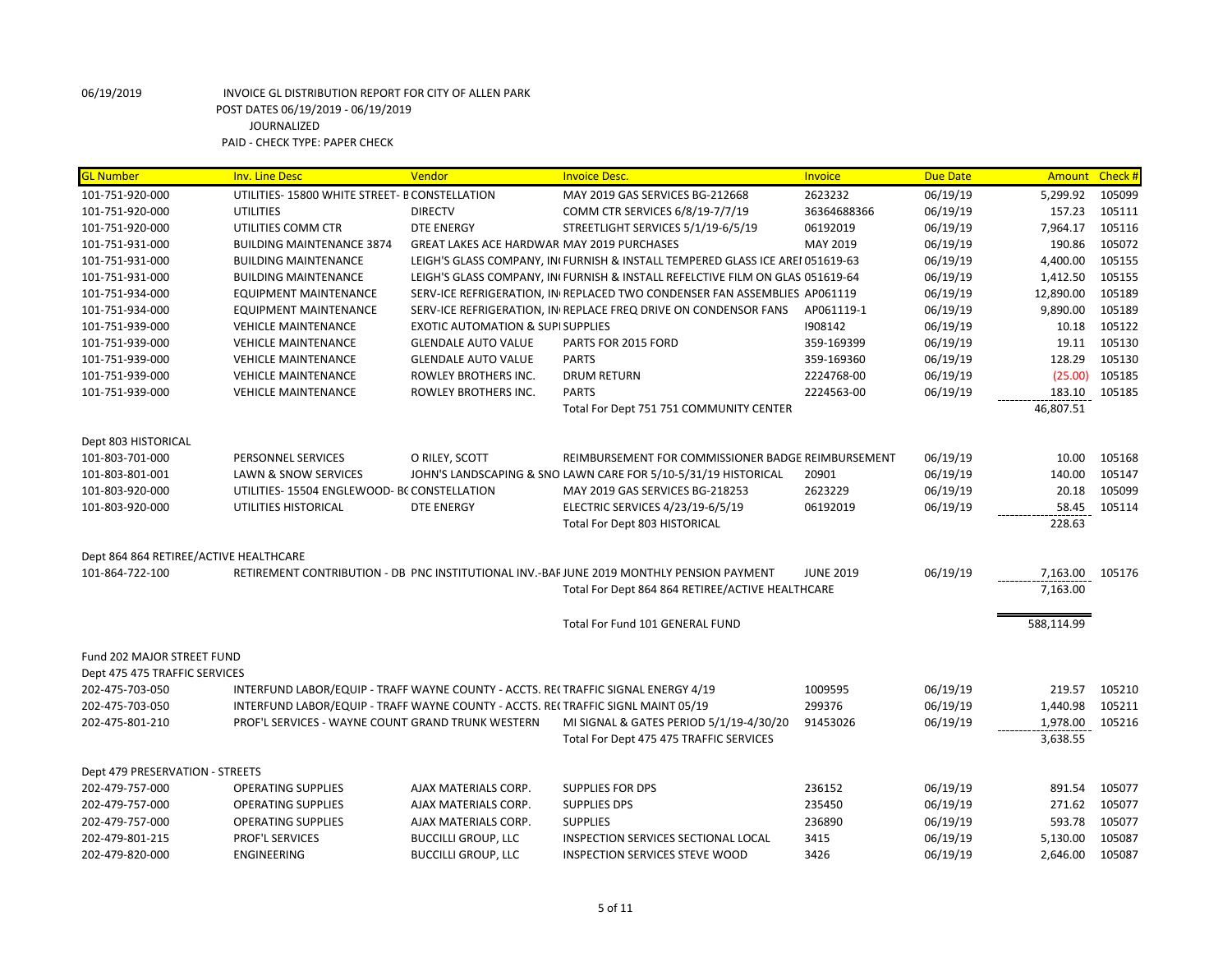| <b>GL Number</b>                  | <b>Inv. Line Desc</b>     | Vendor                     | <b>Invoice Desc.</b>                                                         | Invoice       | <b>Due Date</b> | Amount     | Check # |
|-----------------------------------|---------------------------|----------------------------|------------------------------------------------------------------------------|---------------|-----------------|------------|---------|
| 202-479-820-000                   | ENGINEERING               | C.E. RAINES COMPANY        | JOB AP-26 ENG & SURVEYING SERVICES BRIDGE 16064                              |               | 06/19/19        | 200.00     | 105088  |
| 202-479-820-000                   | ENGINEERING               | C.E. RAINES COMPANY        | ENG & SURVEY SERVICES 2018 RD PAVEMENT I 16066                               |               | 06/19/19        | 540.00     | 105088  |
|                                   |                           |                            | Total For Dept 479 PRESERVATION - STREETS                                    |               |                 | 10,272.94  |         |
|                                   |                           |                            | Total For Fund 202 MAJOR STREET FUND                                         |               |                 | 13,911.49  |         |
| Fund 203 LOCAL STREET FUND        |                           |                            |                                                                              |               |                 |            |         |
| Dept 479 PRESERVATION - STREETS   |                           |                            |                                                                              |               |                 |            |         |
| 203-479-757-000                   | <b>OPERATING SUPPLIES</b> | AJAX MATERIALS CORP.       | SUPPLIES FOR DPS                                                             | 236152        | 06/19/19        | 891.54     | 105077  |
| 203-479-757-000                   | <b>OPERATING SUPPLIES</b> | AJAX MATERIALS CORP.       | <b>SUPPLIES DPS</b>                                                          | 235450        | 06/19/19        | 271.62     | 105077  |
| 203-479-757-000                   | <b>OPERATING SUPPLIES</b> | AJAX MATERIALS CORP.       | <b>SUPPLIES</b>                                                              | 236890        | 06/19/19        | 593.77     | 105077  |
| 203-479-801-205                   | SECTIONING - PRESERVATION | AL'S ASPHALT PAVING CO.    | JOB 54373-2019                                                               | 25258         | 06/19/19        | 61,744.00  | 105078  |
| 203-479-801-205                   | SECTIONING - PRESERVATION | SAVONE CEMENT, INC.        | ST SECTIONING ON HELEN ST                                                    | 10317-408     | 06/19/19        | 81,724.40  | 105186  |
| 203-479-801-205                   | SECTIONING - PRESERVATION | SAVONE CEMENT, INC.        | ST SECTIONING ON UNIVERSITY AND ALLEN RD 10317-410                           |               | 06/19/19        | 37,250.40  | 105186  |
| 203-479-801-220                   | PROF'L SERVICES -TREES    | T-N-T TREE SERVICE INC     | TREE REMOVAL AND CLEAN UP                                                    | 600162        | 06/19/19        | 2,800.00   | 105195  |
|                                   |                           |                            | Total For Dept 479 PRESERVATION - STREETS                                    |               |                 | 185,275.73 |         |
| Dept 483 ADMINISTRATION - STREETS |                           |                            |                                                                              |               |                 |            |         |
| 203-483-820-000                   | <b>ENGINEERING</b>        | <b>BUCCILLI GROUP, LLC</b> | <b>INSPECTION SERVICES LOCAL</b>                                             | 3419          | 06/19/19        | 2,160.00   | 105087  |
| 203-483-820-000                   | <b>ENGINEERING</b>        | <b>BUCCILLI GROUP, LLC</b> | LOCAL INSPECTION SERVICES 5/28/19-6/1/19 3431                                |               | 06/19/19        | 5,670.00   | 105087  |
| 203-483-820-000                   | <b>ENGINEERING</b>        | C.E. RAINES COMPANY        | JOB AP-107 ENG & SURVEYING SERVICE MCLAII 16074                              |               | 06/19/19        | 432.00     | 105088  |
| 203-483-820-000                   | ENGINEERING               | C.E. RAINES COMPANY        | JOB AP-98 ENG & SURVEYING SERVICES PROPO 16071                               |               | 06/19/19        | 2,350.00   | 105088  |
|                                   |                           |                            | Total For Dept 483 ADMINISTRATION - STREETS                                  |               |                 | 10,612.00  |         |
|                                   |                           |                            | Total For Fund 203 LOCAL STREET FUND                                         |               |                 | 195,887.73 |         |
|                                   |                           |                            |                                                                              |               |                 |            |         |
| Fund 226 RUBBISH FUND             |                           |                            |                                                                              |               |                 |            |         |
| Dept 450 450 RUBBISH              |                           |                            |                                                                              |               |                 |            |         |
| 226-450-817-000                   | <b>WASTE DISPOSAL</b>     |                            | ADVANCED DISPOSAL SERVIC JUNE 2019 MSW BULK SERVICES                         | V30001741863  | 06/19/19        | 150,452.85 | 105075  |
| 226-450-817-000                   | <b>WASTE DISPOSAL</b>     |                            | ADVANCED DISPOSAL SERVIC GARBAGE REMOVAL FROM CITY RELATED MAY V30001741863A |               | 06/19/19        | 157,272.50 | 105075  |
| 226-450-817-000                   | <b>WASTE DISPOSAL</b>     | <b>GFL USA</b>             | GARBAGE REMOVAL FROM CITY RELATED MAY RS0003172635                           |               | 06/19/19        | 15,400.00  | 105129  |
|                                   |                           |                            | Total For Dept 450 450 RUBBISH                                               |               |                 | 323,125.35 |         |
|                                   |                           |                            | Total For Fund 226 RUBBISH FUND                                              |               |                 | 323,125.35 |         |
|                                   |                           |                            |                                                                              |               |                 |            |         |
| Fund 249 BUILDING FUND            |                           |                            |                                                                              |               |                 |            |         |
| Dept 000                          |                           |                            |                                                                              |               |                 |            |         |
| 249-000-607-000                   | <b>FEES REVENUE</b>       | AHMED, NIDAL               | REFUND ON CANCELLED RENTAL                                                   | <b>REFUND</b> | 06/19/19        | 148.75     | 105076  |
| 249-000-607-000                   | <b>FEES REVENUE</b>       | <b>HANSONS</b>             | REFUND ON CANCELLED PERMIT PB190257                                          | <b>REFUND</b> | 06/19/19        | 110.50     | 105138  |
| 249-000-607-000                   | <b>FEES REVENUE</b>       |                            | KMITA, DARLENE & GERARD REFUND ON REGISTRATION FEE                           | <b>REFUND</b> | 06/19/19        | 175.00     | 105152  |
|                                   |                           |                            | Total For Dept 000                                                           |               |                 | 434.25     |         |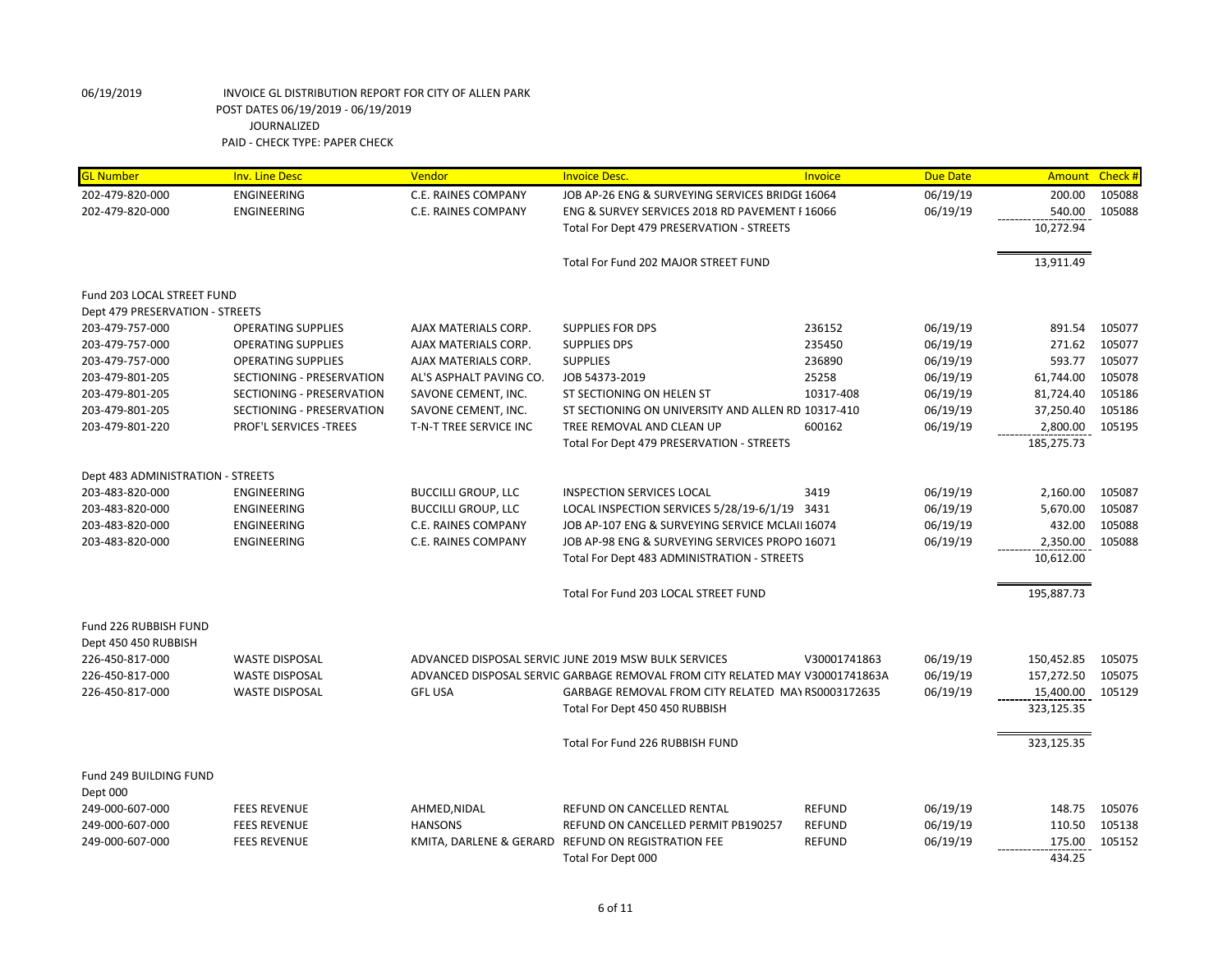| <b>GL Number</b>                 | <b>Inv. Line Desc</b>         | Vendor                                                                  | <b>Invoice Desc.</b>                                                                       | <b>Invoice</b>     | <b>Due Date</b> | Amount Check # |        |
|----------------------------------|-------------------------------|-------------------------------------------------------------------------|--------------------------------------------------------------------------------------------|--------------------|-----------------|----------------|--------|
| Dept 371 371 BUILDING DEPARTMENT |                               |                                                                         |                                                                                            |                    |                 |                |        |
| 249-371-722-100                  |                               |                                                                         | RETIREMENT CONTRIBUTION- DB I PNC INSTITUTIONAL INV.-BAF JUNE 2019 MONTHLY PENSION PAYMENT | <b>JUNE 2019</b>   | 06/19/19        | 5,208.00       | 105176 |
| 249-371-800-000                  | <b>ORDINANCE EXPENSE 3846</b> | GREAT LAKES ACE HARDWAR MAY 2019 PURCHASES                              |                                                                                            | MAY 2019           | 06/19/19        | 22.79          | 105072 |
| 249-371-822-500                  | ELECTRICAL INSPECTIONS        | KAISER, WILLIAM J                                                       | ELECTRICAL INSPECTIONS                                                                     | <b>JUNE 2019</b>   | 06/19/19        | 200.00         | 105148 |
| 249-371-853-000                  | TELEPHONE KEN SIMERLY         | <b>VERIZON WIRELESS</b>                                                 | PHONE SERVICES CITY AHLL 5/2/19-6/1/19                                                     | 9831148792         | 06/19/19        | 128.58         | 105203 |
| 249-371-962-000                  | MISCELLANEOUS 3862            | GREAT LAKES ACE HARDWAR MAY 2019 PURCHASES                              |                                                                                            | MAY 2019           | 06/19/19        | 7.58           | 105072 |
|                                  |                               |                                                                         | Total For Dept 371 371 BUILDING DEPARTMENT                                                 |                    |                 | 5,566.95       |        |
|                                  |                               |                                                                         | Total For Fund 249 BUILDING FUND                                                           |                    |                 | 6,001.20       |        |
| Fund 250 DDA OPERATING           |                               |                                                                         |                                                                                            |                    |                 |                |        |
| Dept 000                         |                               |                                                                         |                                                                                            |                    |                 |                |        |
| 250-000-826-000                  | <b>LEGAL SERVICES</b>         | MILLER & MILLER, P.C.                                                   | JUNE 2019 LEGAL SERVICES                                                                   | A-6032019          | 06/19/19        | 1,250.00       | 105161 |
| 250-000-826-000                  | <b>LEGAL SERVICES</b>         | MILLER & MILLER, P.C.                                                   | APRIL 2019 LEGAL SERVICES                                                                  | A-5012019          | 06/19/19        | 1,250.00       | 105161 |
| 250-000-931-000                  | <b>BUILDING MAINTENANCE</b>   | <b>HADDIX ELECTRIC</b>                                                  | MAY 2019 LIGHT CHECK                                                                       | 9575               | 06/19/19        | 1,576.00       | 105136 |
| 250-000-960-000                  | MARKETING/PROMOTIONS          | <b>STIX &amp; STONE PIZZA</b>                                           | REIMBURSEMENT OF MM OVERPAYMENT                                                            | REIMBURSEMENT      | 06/19/19        | 50.00          | 105194 |
| 250-000-962-000                  | <b>MISCELLANEOUS</b>          |                                                                         | ALLEN PARK DOWNTOWN DE PETTY CASH REIMBURSEMENT                                            | PETTY CASH         | 06/19/19        | 1,414.50       | 105080 |
| 250-000-962-000                  | <b>MISCELLANEOUS</b>          |                                                                         | DOWNRIVER PEST CONTROL PEST SERVICES QUANDT ALLEY                                          | 05222019           | 06/19/19        | 130.00         | 105113 |
| 250-000-962-000                  | <b>MISCELLANEOUS</b>          | MADISON ELECTRIC CO.                                                    | 46 RAB LIGHT FIXTURES-PARKING LOT RETROFI 1103566-00                                       |                    | 06/19/19        | 17,710.00      | 105158 |
| 250-000-975-000                  | <b>DESIGN COMMITTEE</b>       | <b>CITY OF ALLEN PARK</b>                                               | ALLEY REPAIR, TREE REMOVAL WEED SPRAY                                                      | <b>DDA REPAIRS</b> | 06/19/19        | 7,474.77       | 105097 |
|                                  |                               |                                                                         | Total For Dept 000                                                                         |                    |                 | 30,855.27      |        |
|                                  |                               |                                                                         | Total For Fund 250 DDA OPERATING                                                           |                    |                 | 30,855.27      |        |
| Fund 266 DRUG FORFEITURE - STATE |                               |                                                                         |                                                                                            |                    |                 |                |        |
| Dept 000<br>266-000-657-000      |                               | FORFEITED MONIES-STATE&LOCAI OCCUPATIONAL HEALTH CEN NEW HIRE PHYSICALS |                                                                                            | 712718430          | 06/19/19        | 298.00         | 105167 |
| 266-000-657-000                  |                               |                                                                         | FORFEITED MONIES-STATE&LOCAL PSYBUS PSYCHOLOGICAL CONFITNESS FOR DUTY EVALUTION            | 17901              | 06/19/19        | 5,050.00       | 105178 |
| 266-000-657-000                  |                               |                                                                         | FORFEITED MONIES-STATE&LOCAL PSYBUS PSYCHOLOGICAL CONNEW HIRE PSY EVAL OFFICER MONICELLI   | 17921              | 06/19/19        | 585.00         | 105178 |
| 266-000-939-000                  | <b>VEHICLE MAINTENANCE</b>    |                                                                         | BAKER'S GAS & WELDING SUI MAY 2019 CYCLINDER RENTAL                                        | 09205571           | 06/19/19        | 27.57          | 105084 |
| 266-000-939-000                  | <b>VEHICLE MAINTENANCE</b>    | <b>GLENDALE AUTO VALUE</b>                                              | <b>PARTS</b>                                                                               | 359-168523         |                 | 170.46         | 105130 |
| 266-000-939-000                  | <b>VEHICLE MAINTENANCE</b>    | <b>GLENDALE AUTO VALUE</b>                                              | <b>PARTS</b>                                                                               | 359-169007         | 06/19/19        | 19.78          | 105130 |
|                                  |                               |                                                                         | PARTS FOR 2002 FORD E350 VAN                                                               |                    | 06/19/19        | 215.29         | 105130 |
| 266-000-939-000                  | <b>VEHICLE MAINTENANCE</b>    | <b>GLENDALE AUTO VALUE</b>                                              |                                                                                            | 359-169404         | 06/19/19        |                |        |
| 266-000-939-000                  | <b>VEHICLE MAINTENANCE</b>    | ROWLEY BROTHERS INC.                                                    | <b>PARTS</b>                                                                               | 2224563-00         | 06/19/19        | 183.06         | 105185 |
| 266-000-939-000                  | <b>VEHICLE MAINTENANCE</b>    | <b>VILLAGE FORD</b>                                                     | SERVICES ON 2017 FORD EXPLORER                                                             | 172938             | 06/19/19        | 116.00         | 105207 |
| 266-000-939-000                  | <b>VEHICLE MAINTENANCE</b>    | <b>VILLAGE FORD</b>                                                     | PER AMY PROCESS CREDIT ON 351925 HOLD F 351925CM                                           |                    | 06/19/19        | (1, 186.20)    | 105207 |
| 266-000-939-000                  | <b>VEHICLE MAINTENANCE</b>    | <b>VILLAGE FORD</b>                                                     | <b>PARTS</b>                                                                               | 383374             | 06/19/19        | 62.49          | 105207 |
| 266-000-939-000                  | <b>VEHICLE MAINTENANCE</b>    | <b>VILLAGE FORD</b>                                                     | <b>PARTS</b>                                                                               | 388043             | 06/19/19        | 77.04          | 105207 |
| 266-000-939-000                  | <b>VEHICLE MAINTENANCE</b>    | WINDER POLICE EQUIPMENT PARTS                                           |                                                                                            | 20191270           | 06/19/19        | 147.00         | 105214 |
| 266-000-984-000                  |                               |                                                                         | COMPUTER EQUIPMENT/SOFTWA THOMSON REUTERS-WEST    VEST INFO CHARGES 5/1/19-5/31/19         | 840360438          | 06/19/19        | 187.43         | 105199 |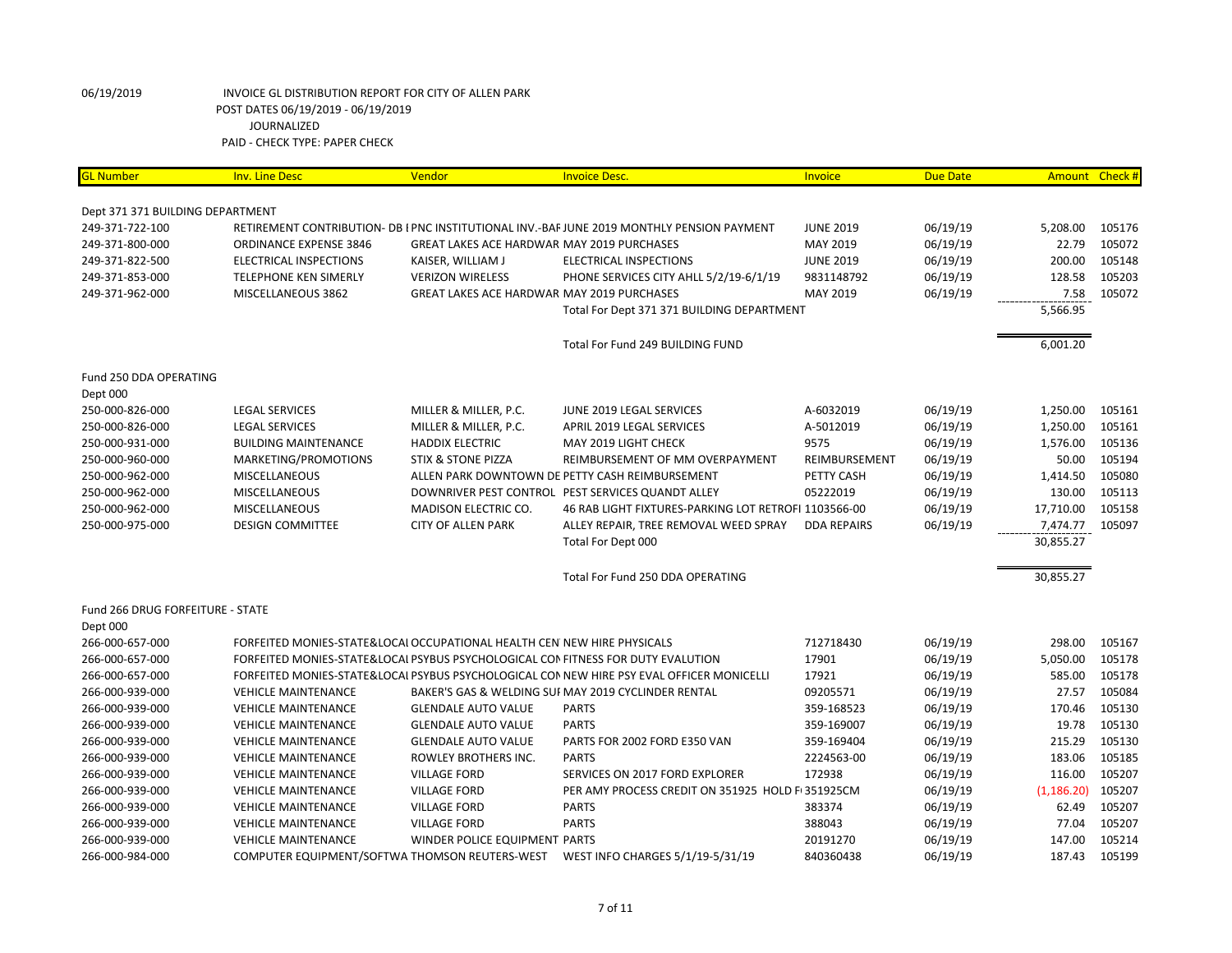| <b>GL Number</b>              | <b>Inv. Line Desc</b>                          | Vendor                                            | <b>Invoice Desc.</b>                                                       | Invoice       | <b>Due Date</b> | Amount Check # |        |
|-------------------------------|------------------------------------------------|---------------------------------------------------|----------------------------------------------------------------------------|---------------|-----------------|----------------|--------|
|                               |                                                |                                                   | Total For Dept 000                                                         |               |                 | 5,952.92       |        |
|                               |                                                |                                                   | Total For Fund 266 DRUG FORFEITURE - STATE                                 |               |                 | 5,952.92       |        |
| Fund 271 LIBRARY              |                                                |                                                   |                                                                            |               |                 |                |        |
| Dept 000                      |                                                |                                                   |                                                                            |               |                 |                |        |
| 271-000-728-000               | OFFICE SUPPLIES-3816                           | GREAT LAKES ACE HARDWAR MAY 2019 PURCHASES        |                                                                            | MAY 2019      | 06/19/19        | 75.67          | 105072 |
| 271-000-757-000               | <b>OPERATING SUPPLIES 3868</b>                 | <b>GREAT LAKES ACE HARDWAR MAY 2019 PURCHASES</b> |                                                                            | MAY 2019      | 06/19/19        | 173.85         | 105072 |
| 271-000-757-000               | <b>OPERATING SUPPLIES</b>                      | <b>EXOTIC ZOO</b>                                 | SUMMER READING PROGRAM JUNE 21,2019                                        | 7234532       | 06/19/19        | 400.00         | 105123 |
| 271-000-757-000               | <b>OPERATING SUPPLIES</b>                      |                                                   | MONROE COMMUNITY MENT FIRST AID TRAINING FOR ANNA BROUGHER                 | 60319         | 06/19/19        | 25.00          | 105163 |
| 271-000-757-000               | <b>OPERATING SUPPLIES</b>                      | PIPER, LEE                                        | SUMMER READING JUNE 18,2019                                                | 6182019       | 06/19/19        | 200.00         | 105175 |
| 271-000-757-000               | <b>OPERATING SUPPLIES</b>                      | RODGERS, DAVID                                    | MUSIC MAN DAVE JUNE 28,2019                                                | 23785         | 06/19/19        | 380.00         | 105184 |
| 271-000-757-000               | <b>OPERATING SUPPLIES</b>                      |                                                   | SILVER STRINGS DULCIMER S( SUMMER READING PROGRAM JUNE 25,2019             | 06252019      | 06/19/19        | 200.00         | 105190 |
| 271-000-757-000               | <b>OPERATING SUPPLIES</b>                      | VILEO, LAUREN                                     | REIMBURSEMENT FOR FEES AND MILEAGE CON REIMBURSEMENT                       |               | 06/19/19        | 130.66         | 105209 |
| 271-000-827-000               | <b>LIBRARY SERVICES</b>                        | THE LIBRARY NETWORK                               | ADDITIONAL PC SUPPORT HOURS                                                | 64295         | 06/19/19        | 1,375.00       | 105197 |
| 271-000-827-000               | <b>LIBRARY SERVICES</b>                        | THE LIBRARY NETWORK                               | <b>CIRCUIT COST LIBRARY</b>                                                | 64301         | 06/19/19        | 1,223.04       | 105197 |
| 271-000-827-000               | <b>LIBRARY SERVICES</b>                        |                                                   | UNIQUE MANAGEMENT SERV PLACEMENTS 5/6/19-5/28/19                           | 554481        | 06/19/19        | 80.55          | 105202 |
| 271-000-828-000               | <b>MATERIALS</b>                               | STEINWAY INC                                      | <b>CD'S FOR LIBRARY</b>                                                    | 38978         | 06/19/19        | 57.96          | 105082 |
| 271-000-828-000               | <b>MATERIALS</b>                               | <b>BAKER &amp; TAYLOR</b>                         | <b>MATERIALS FOR LIBRARY</b>                                               | 2034569185    | 06/19/19        | 59.34          | 105083 |
| 271-000-828-000               | <b>MATERIALS</b>                               | <b>BAKER &amp; TAYLOR</b>                         | <b>MATERIALS FOR LIBRARY</b>                                               | 2034542647    | 06/19/19        | 127.20         | 105083 |
| 271-000-828-000               | <b>MATERIALS</b>                               | <b>MIDWEST TAPE</b>                               | HOOPIA DIGITAL ADVANCE SERVICES                                            | 97467761      | 06/19/19        | 719.63         | 105160 |
| 271-000-828-000               | <b>MATERIALS</b>                               | THE LIBRARY NETWORK                               | CONSUMER REPORTS 7/1/19-6/30/20                                            | 64362         | 06/19/19        | 1,140.00       | 105197 |
| 271-000-828-000               | <b>MATERIALS</b>                               | THE LIBRARY NETWORK                               | RBDIGITAL MAGAZINE 5/1/19-4/30/20                                          | 64192         | 06/19/19        | 1,769.73       | 105197 |
| 271-000-920-000               | UTILITIES-8100 ALLEN RD- BG-218. CONSTELLATION |                                                   | MAY 2019 GAS SERVICES BG-218250                                            | 2623231       | 06/19/19        | 120.63         | 105099 |
| 271-000-920-000               | UTILITIES 8100 ALLEN RD                        | <b>DTE ENERGY</b>                                 | ELECTRIC SERVICES 4/23/19-6/5/19                                           | 06192019      | 06/19/19        | 913.47         | 105114 |
| 271-000-931-000               | <b>BUILDING MAINTENANCE</b>                    |                                                   | COVERALL NORTH AMERICA COMM CLEANING SERVICES LIBRARY 6/1/19-6/1340261915  |               | 06/19/19        | 835.00         | 105104 |
| 271-000-931-000               | <b>BUILDING MAINTENANCE</b>                    | D & L GARDEN CENTER, INC. SUPPLIES                |                                                                            | 97218         | 06/19/19        | 23.97          | 105105 |
| 271-000-931-000               | <b>BUILDING MAINTENANCE</b>                    | D & L GARDEN CENTER, INC. SUPPLIES                |                                                                            | 97333         | 06/19/19        | 179.64         | 105105 |
| 271-000-931-000               | <b>BUILDING MAINTENANCE</b>                    | D & L GARDEN CENTER, INC. SUPPLIES                |                                                                            | 97331         | 06/19/19        | 164.91         | 105105 |
| 271-000-931-000               | <b>BUILDING MAINTENANCE</b>                    | RMG OUTDOOR SERVICES                              | LAWN SERVICES 4/25/19-5/30/19                                              | 21818         | 06/19/19        | 270.00         | 105183 |
|                               |                                                |                                                   | Total For Dept 000                                                         |               |                 | 10,645.25      |        |
|                               |                                                |                                                   | <b>Total For Fund 271 LIBRARY</b>                                          |               |                 | 10,645.25      |        |
| Fund 401 CAPITAL PROJECT FUND |                                                |                                                   |                                                                            |               |                 |                |        |
| Dept 000                      |                                                |                                                   |                                                                            |               |                 |                |        |
| 401-000-985-000               | <b>CAPITAL OUTLAY</b>                          |                                                   | CORRIGAN MOVING SYSTEM FINAL PAYMENT FOR CITY HALL & POLICE MOV 94828FINAL |               | 06/19/19        | 10,000.00      | 105102 |
| 401-000-985-004               | CAPITAL OUTLAY - PARKS & REC                   | DURAEDGE PRODUCTS INC                             | PROFESSIONAL INSTALLATION SERVICES MILLW 18345                             |               | 06/19/19        | 30,461.95      | 105118 |
| 401-000-985-004               | CAPITAL OUTLAY - PARKS & REC                   | MILLER LANDSERVICES LLC                           | INSTALL FENCE MILLWARD PARK                                                | R-CFI128-2019 | 06/19/19        | 2,000.00       | 105162 |
| 401-000-985-004               | CAPITAL OUTLAY - PARKS & REC                   | MILLER LANDSERVICES LLC                           | INSTALL NEW FENCE CHAMPAIGN PARK                                           | AF15-2019     | 06/19/19        | 4,800.00       | 105162 |
|                               |                                                |                                                   | Total For Dept 000                                                         |               |                 | 47,261.95      |        |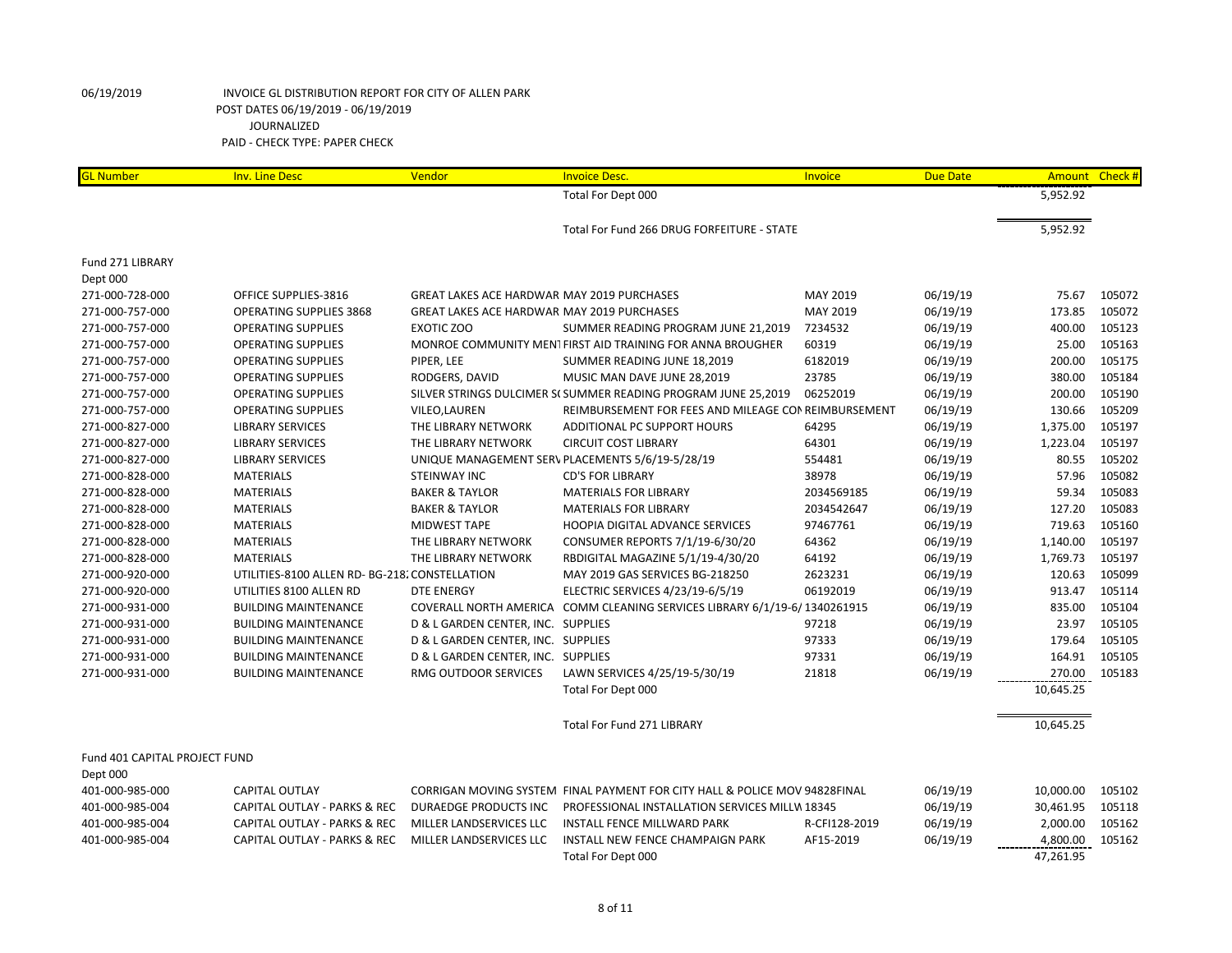| <b>GL Number</b>       | <b>Inv. Line Desc</b>                              | Vendor                                            | <b>Invoice Desc.</b>                                                      | Invoice        | <b>Due Date</b> | Amount Check # |        |
|------------------------|----------------------------------------------------|---------------------------------------------------|---------------------------------------------------------------------------|----------------|-----------------|----------------|--------|
|                        |                                                    |                                                   |                                                                           |                |                 |                |        |
|                        |                                                    |                                                   | Total For Fund 401 CAPITAL PROJECT FUND                                   |                |                 | 47,261.95      |        |
| Fund 592 WATER & SEWER |                                                    |                                                   |                                                                           |                |                 |                |        |
| Dept 000               |                                                    |                                                   |                                                                           |                |                 |                |        |
| 592-000-461-000        | WATER SALES 3010.00-210.90=                        | TRIPLE D HOD INC                                  | REFUND FOR UNUSED WATER HYDRANDT PERI REFUND                              |                | 06/19/19        | 2,799.10       | 105201 |
|                        |                                                    |                                                   | Total For Dept 000                                                        |                |                 | 2,799.10       |        |
|                        |                                                    |                                                   |                                                                           |                |                 |                |        |
| Dept 600 WATER         |                                                    |                                                   |                                                                           |                |                 |                |        |
| 592-600-745-400        | <b>METER MAINTENANCE</b>                           | LOWE'S                                            | MAY 2019 PURCHASES                                                        | MAY 2019       | 06/19/19        | 144.90         | 105157 |
| 592-600-873-000        | <b>MAIN MAINTENANCE 3822</b>                       | <b>GREAT LAKES ACE HARDWAR MAY 2019 PURCHASES</b> |                                                                           | MAY 2019       | 06/19/19        | 24.43          | 105072 |
| 592-600-873-000        | <b>MAIN MAINTENANCE</b>                            | D & L GARDEN CENTER, INC. SUPPLIES                |                                                                           | 97680          | 06/19/19        | 28.00          | 105105 |
| 592-600-873-000        | <b>MAIN MAINTENANCE</b>                            | D & L GARDEN CENTER, INC. SUPPLIES                |                                                                           | 97345          | 06/19/19        | 84.00          | 105105 |
| 592-600-873-000        | <b>MAIN MAINTENANCE</b>                            | D & L GARDEN CENTER, INC. SUPPLIES                |                                                                           | 97339          | 06/19/19        | 125.95         | 105105 |
| 592-600-873-000        | <b>MAIN MAINTENANCE</b>                            | D & L GARDEN CENTER, INC. SUPPLIES                |                                                                           | 97202          | 06/19/19        | 36.52          | 105105 |
| 592-600-873-000        | <b>MAIN MAINTENANCE</b>                            |                                                   | D & L GARDEN CENTER, INC. CREDIT MEMO ON BROWN ENVIRO OVERCHAR 96890      |                | 06/19/19        | (72.32)        | 105105 |
| 592-600-873-000        | <b>MAIN MAINTENANCE</b>                            | FREEPORT SUPPLY CO.                               | <b>SUPPLIES</b>                                                           | 23685          | 06/19/19        | 598.00         | 105127 |
| 592-600-873-000        | <b>MAIN MAINTENANCE</b>                            | HURON SOD FARMS, INC.                             | SOD                                                                       | 5656           | 06/19/19        | 222.00         | 105142 |
| 592-600-873-000        | <b>MAIN MAINTENANCE</b>                            | HURON SOD FARMS, INC.                             | SOD                                                                       | 5660           | 06/19/19        | 222.00         | 105142 |
| 592-600-873-000        | <b>MAIN MAINTENANCE</b>                            | HURON SOD FARMS, INC.                             | <b>SUPPLIES</b>                                                           | 5705           | 06/19/19        | 27.75          | 105142 |
| 592-600-873-000        | <b>MAIN MAINTENANCE</b>                            | HURON SOD FARMS, INC.                             | <b>SUPPLIES</b>                                                           | 5693           | 06/19/19        | 262.00         | 105142 |
| 592-600-873-000        | <b>MAIN MAINTENANCE</b>                            | HURON SOD FARMS, INC.                             | <b>SUPPLIES</b>                                                           | 5697           | 06/19/19        | 202.00         | 105142 |
| 592-600-873-000        | <b>MAIN MAINTENANCE</b>                            | HURON SOD FARMS, INC.                             | <b>SUPPLIES</b>                                                           | 5652           | 06/19/19        | 262.00         | 105142 |
| 592-600-926-050        | PURCHASED WATER                                    |                                                   | GREAT LAKES WATER AUTHO APRIL 2019 WHOLESALE WATER USAGE                  | APRILWHOLESALE | 06/19/19        | 178,155.53     | 105108 |
| 592-600-939-000        | <b>VEHICLE MAINTENANCE</b>                         |                                                   | BAKER'S GAS & WELDING SUI MAY 2019 CYCLINDER RENTAL                       | 09205571       | 06/19/19        | 27.57          | 105084 |
| 592-600-939-000        | <b>VEHICLE MAINTENANCE</b>                         | <b>J'S CARWASH</b>                                | WATER DEPT SERVICES MARCH-MAY 2019                                        | 2175           | 06/19/19        | 78.00          | 105146 |
| 592-600-939-000        | <b>VEHICLE MAINTENANCE</b>                         | ROWLEY BROTHERS INC.                              | <b>PARTS</b>                                                              | 2224563-00     | 06/19/19        | 183.06         | 105185 |
| 592-600-978-004        | <b>CROSS CONNECTION PROGRAM</b>                    | HYDRO DESIGNS, INC.                               | MAY 2019 CROSS CONNECTION SERVICES RESII 0052351-IN                       |                | 06/19/19        | 4,934.00       | 105143 |
| 592-600-978-004        | <b>CROSS CONNECTION PROGRAM</b>                    | HYDRO DESIGNS, INC.                               | MAY 2019 CROSS CONNECTION SERVICES COM 0052566-IN                         |                | 06/19/19        | 1,500.00       | 105143 |
| 592-600-985-000        | <b>CAPITAL OUTLAY</b>                              |                                                   | GV CEMENT CONTRACTING C JOB AP-107 PMT #1 WATER MAIN REPLACEMN JOB AP-107 |                | 06/19/19        | 200,670.75     | 105135 |
|                        |                                                    |                                                   | Total For Dept 600 WATER                                                  |                |                 | 387,716.14     |        |
| Dept 601 601 SEWER     |                                                    |                                                   |                                                                           |                |                 |                |        |
| 592-601-712-000        | CLOTHING, CLEANING & TECH SKILI CINTAS CORP. #0721 |                                                   | WATER DEPT UNIFORM SERVICES                                               | 4019409493     | 06/19/19        | 71.94          | 105091 |
| 592-601-712-000        | CLOTHING, CLEANING & TECH SKILI CINTAS CORP. #0721 |                                                   | WATER DEPT UNIFORM SERVICES                                               | 4019824706     | 06/19/19        | 71.94          | 105091 |
| 592-601-712-000        | CLOTHING, CLEANING & TECH SKILI CINTAS CORP. #0721 |                                                   | WATER DEPT UNIFORM SERVICES                                               | 4020246979     | 06/19/19        | 71.94          | 105091 |
| 592-601-712-000        | CLOTHING, CLEANING & TECH SKILI CINTAS CORP. #0721 |                                                   | WATER DEPT UNIFORM SERVICES                                               | 4020617292     | 06/19/19        | 71.94          | 105091 |
| 592-601-745-300        | STORM/CB MAINTENANCE                               | EJ USA, INC                                       | <b>SUPPLIES</b>                                                           | 110190034565   | 06/19/19        | 4,313.64       | 105121 |
| 592-601-757-000        | <b>OPERATING SUPPLIES</b>                          | <b>SMART BILL</b>                                 | JUNE 2019 WATER BILLS AND SUPPLIES                                        | 37303-S        | 06/19/19        | 1,922.67       | 105191 |
| 592-601-907-300        | <b>EXCESS FLOW- WAYNE COUNTY</b>                   | <b>DUWA</b>                                       | JUNE 2019 FIXED EXCESS FLOW CHARGES                                       | 0000300292     | 06/19/19        | 52,872.00      | 105119 |
| 592-601-920-000        | UTILITIES 17501 OAKWOOD                            | DTE ENERGY                                        | ELECTRIC SERVICES 4/23/19-6/5/19                                          | 06192019       | 06/19/19        | 1,734.02       | 105114 |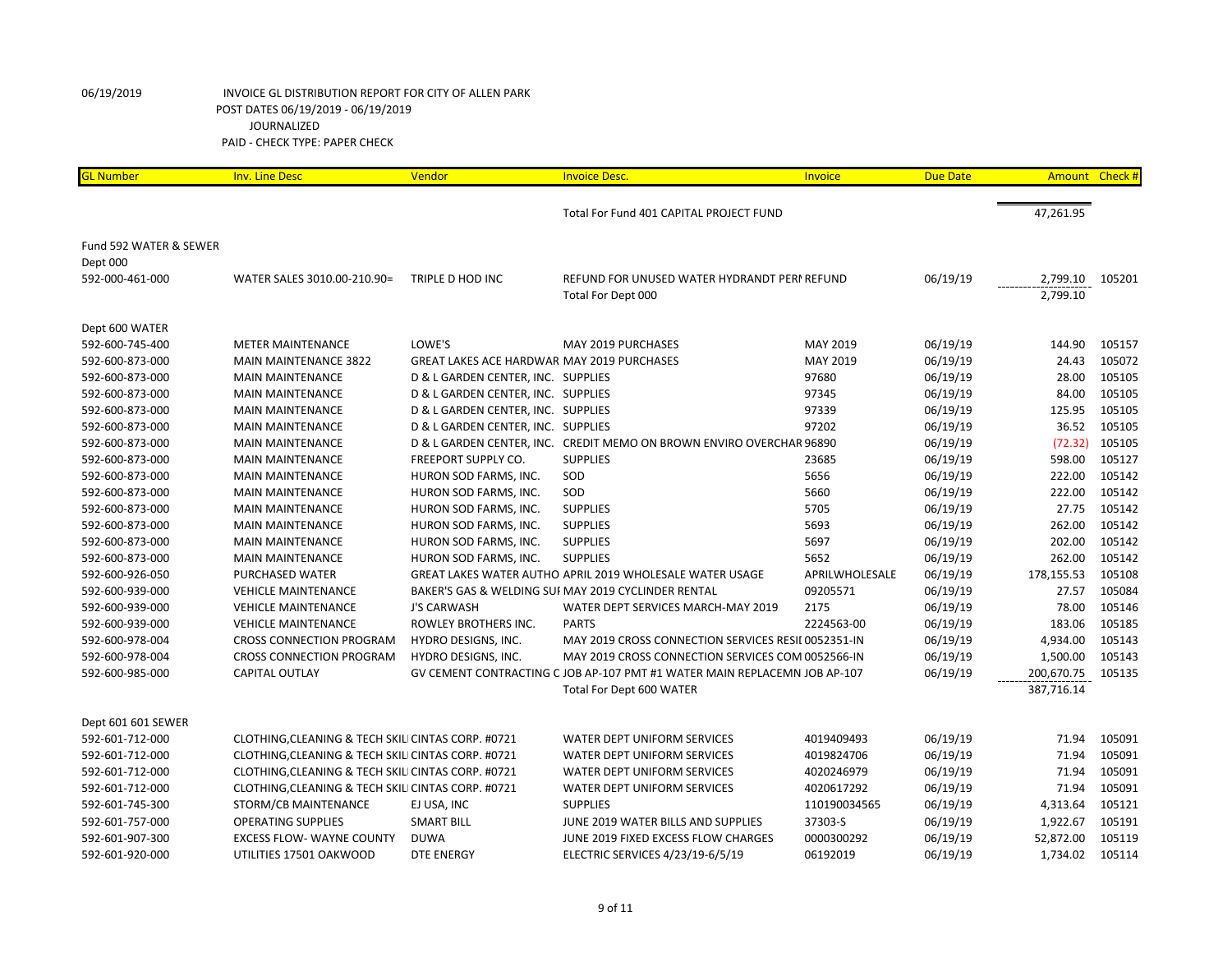| <b>GL Number</b>             | <b>Inv. Line Desc</b>                                                      | Vendor                                     | <b>Invoice Desc.</b>                                                                      | Invoice          | <b>Due Date</b> |            | Amount Check # |
|------------------------------|----------------------------------------------------------------------------|--------------------------------------------|-------------------------------------------------------------------------------------------|------------------|-----------------|------------|----------------|
| 592-601-921-000              | <b>OFFICE SUPPLIES</b>                                                     |                                            | DES MOINES STAMP MFG. CC NOTARY SEAL STAMP WATER DEPT                                     | 1140292          | 06/19/19        | 39.50      | 105107         |
| 592-601-923-000              | PROFESSIONAL SERVICES                                                      | <b>RITTER GIS INC</b>                      | MAY 2019 CMMS SUPPORT SERVICES                                                            | 2019-047         | 06/19/19        | 800.00     | 105181         |
| 592-601-927-060              | SEWAGE DISPOSAL-WAYNE COUN GREAT LAKES WATER AUTHO MAY 2019 SEWAGE CHARGES |                                            |                                                                                           | MAYSEWAGE        | 06/19/19        | 70,600.00  | 105110         |
| 592-601-927-100              | <b>DETROIT POLLUTANTS</b>                                                  |                                            | GREAT LAKES WATER AUTHO APRIL 2019 POLLUTANT SURECHARGE                                   | APRILPOLLUTANT   | 06/19/19        | 687.19     | 105109         |
| 592-601-930-000              | <b>SEWER MAINTENANCE</b>                                                   | <b>CORE ELECTRIC</b>                       | LABOR AND SUPPLIES TO DISCONNECT AND RE 1070                                              |                  | 06/19/19        | 11,598.25  | 105101         |
| 592-601-930-000              | <b>SEWER MAINTENANCE</b>                                                   | THE SAFETY COMPANY LLC                     |                                                                                           | IN192018         | 06/19/19        | 4,387.83   | 105164         |
| 592-601-940-500              | FAIRLANE/INDEPNCE MKT STATIOI KENNEDY INDUSTRIES                           |                                            | FAIRLANE STATION PUMP#1, GOULDS PUMP, IN 610518                                           |                  | 06/19/19        | 3,072.75   | 105151         |
| 592-601-951-000              | <b>ENGINEERING CONSULTANTS</b>                                             | C.E. RAINES COMPANY                        | JOB AP-01 GENERAL PROJECTS                                                                | 16209            | 06/19/19        | 778.00     | 105088         |
|                              |                                                                            |                                            | Total For Dept 601 601 SEWER                                                              |                  |                 | 153,093.61 |                |
| Dept 603 603 BASIN           |                                                                            |                                            |                                                                                           |                  |                 |            |                |
| 592-603-853-000              | <b>TELEPHONE JOE MEEKINS</b>                                               | <b>VERIZON WIRELESS</b>                    | PHONE SERVICES CITY AHLL 5/2/19-6/1/19                                                    | 9831148792       | 06/19/19        | 410.76     | 105203         |
| 592-603-853-000              | TELEPHONE-PUMP STN                                                         | <b>VERIZON WIRELESS</b>                    | PUMP STN SERVICES 5/11/19-6/10/19                                                         | 9831795858       | 06/19/19        | 241.04     | 105205         |
| 592-603-920-000              | UTILITIES-14500 MORAN APT#2-B(CONSTELLATION                                |                                            | MAY 2019 GAS SERVICES BG-218251                                                           | 2623228          | 06/19/19        | 26.31      | 105099         |
| 592-603-920-000              | UTILITIES-14500 MORAN BG-2182! CONSTELLATION                               |                                            | MAY 2019 GAS SERVICES BG-218252                                                           | 2623230          | 06/19/19        | 214.43     | 105099         |
| 592-603-920-000              | UTILITIES 14500 MORAN                                                      | <b>DTE ENERGY</b>                          | ELECTRIC SERVICES 4/23/19-6/5/19                                                          | 06192019         | 06/19/19        | 4,936.88   | 105114         |
| 592-603-930-000              | <b>SEWER MAINTENANCE</b>                                                   |                                            | PARAGON LABORATORIES IN FECAL QT SAMPLE AT BASIN AND TUNNEL PUN 204635                    |                  | 06/19/19        | 152.00     | 105171         |
| 592-603-931-000              | <b>BUILDING MAINTENANCE 3824</b>                                           | GREAT LAKES ACE HARDWAR MAY 2019 PURCHASES |                                                                                           | MAY 2019         | 06/19/19        | 18.04      | 105072         |
| 592-603-931-000              | <b>BUILDING MAINTENANCE</b>                                                | <b>KENNEDY INDUSTRIES</b>                  | <b>BASIN TROUBLESHOOTING</b>                                                              | 610842           | 06/19/19        | 450.00     | 105151         |
| 592-603-934-000              | <b>EQUIPMENT MAINTENANCE</b>                                               | LOWE'S                                     | MAY 2019 PURCHASES                                                                        | MAY 2019         | 06/19/19        | 70.22      | 105157         |
| 592-603-934-000              | <b>EQUIPMENT MAINTENANCE</b>                                               |                                            | WILLIAM MOLNAR ROOFING REMOVE AND REPLACE THE ROOF ON RETENTI 449                         |                  | 06/19/19        | 23,015.33  | 105213         |
| 592-603-939-000              | <b>VEHICLE MAINTENANCE</b>                                                 | WILLIAM F. SELL & SON                      | <b>PARTS</b>                                                                              | 342098           | 06/19/19        | 132.20     | 105188         |
| 592-603-985-000              | CAPITAL OUTLAY                                                             |                                            | LAWRENCE M. CLARKE, INC JOB AP-64 QUANDT AVE LIFT STATION REPLACI JOB AP-64               |                  | 06/19/19        | 13,014.37  | 105153         |
|                              |                                                                            |                                            | Total For Dept 603 603 BASIN                                                              |                  |                 | 42,681.58  |                |
| Dept 604 ADMINISTRATION/DEBT |                                                                            |                                            |                                                                                           |                  |                 |            |                |
| 592-604-722-100              |                                                                            |                                            | RETIREMENT CONTRIBUTION - W8 PNC INSTITUTIONAL INV.-BAF JUNE 2019 MONTHLY PENSION PAYMENT | <b>JUNE 2019</b> | 06/19/19        | 6,379.00   | 105176         |
| 592-604-820-000              | <b>ENGINEERING</b>                                                         | <b>BUCCILLI GROUP, LLC</b>                 | <b>INSPECTION SERVICES UILITY REPAIRS</b>                                                 | 3420             | 06/19/19        | 1,836.00   | 105087         |
| 592-604-820-000              | ENGINEERING                                                                | C.E. RAINES COMPANY                        | JOB AP-58 ENG & SURVEYING SERVICES GLWA 16065                                             |                  | 06/19/19        | 475.00     | 105088         |
| 592-604-820-000              | <b>ENGINEERING</b>                                                         | C.E. RAINES COMPANY                        | JOB AP-99 ENG & SERVEYING SERVICES RETENT 16072                                           |                  | 06/19/19        | 50.00      | 105088         |
| 592-604-820-000              | <b>ENGINEERING</b>                                                         | C.E. RAINES COMPANY                        | JOB AP-103 ENG & SURVEYING SERVICES ROOF 16073                                            |                  | 06/19/19        | 362.00     | 105088         |
| 592-604-820-000              | ENGINEERING                                                                | C.E. RAINES COMPANY                        | JOB AP-67                                                                                 | 16067            | 06/19/19        | 6,581.60   | 105088         |
| 592-604-820-000              | <b>ENGINEERING</b>                                                         | C.E. RAINES COMPANY                        | JOB AP-83 ENG & SURVEYING DIST PPC FOR ST(16070                                           |                  | 06/19/19        | 575.00     | 105088         |
| 592-604-820-000              | ENGINEERING                                                                | C.E. RAINES COMPANY                        | ENG & SURVEYING SERVICES SEWER DISTRICTS 16069                                            |                  | 06/19/19        | 724.46     | 105088         |
| 592-604-820-000              | ENGINEERING                                                                | C.E. RAINES COMPANY                        | JOB AP-108 ENG & SURVEYING SERVICES MCLA 16075                                            |                  | 06/19/19        | 320.00     | 105088         |
| 592-604-820-000              | ENGINEERING                                                                | C.E. RAINES COMPANY                        | JOB AP-109 ENG & SURVEYING SERVICES PARK 16076                                            |                  | 06/19/19        | 108.00     | 105088         |
| 592-604-820-000              | <b>ENGINEERING</b>                                                         | C.E. RAINES COMPANY                        | JOB AP-112 ENG & SURVEYING SERVICES REDU 16077                                            |                  | 06/19/19        | 208.00     | 105088         |
| 592-604-820-000              | <b>ENGINEERING</b>                                                         | C.E. RAINES COMPANY                        | JOB AP-17 ENG & SURVEYING SERVICES NPDES 16063                                            |                  | 06/19/19        | 2,025.00   | 105088         |
| 592-604-820-000              | ENGINEERING                                                                |                                            | G2 CONSULTING GROUP LLC REPORT ON GEOTECHNICAL INVESTIGATION SL 190939                    |                  | 06/19/19        | 6,375.00   | 105128         |
|                              |                                                                            |                                            | Total For Dept 604 ADMINISTRATION/DEBT                                                    |                  |                 | 26,019.06  |                |